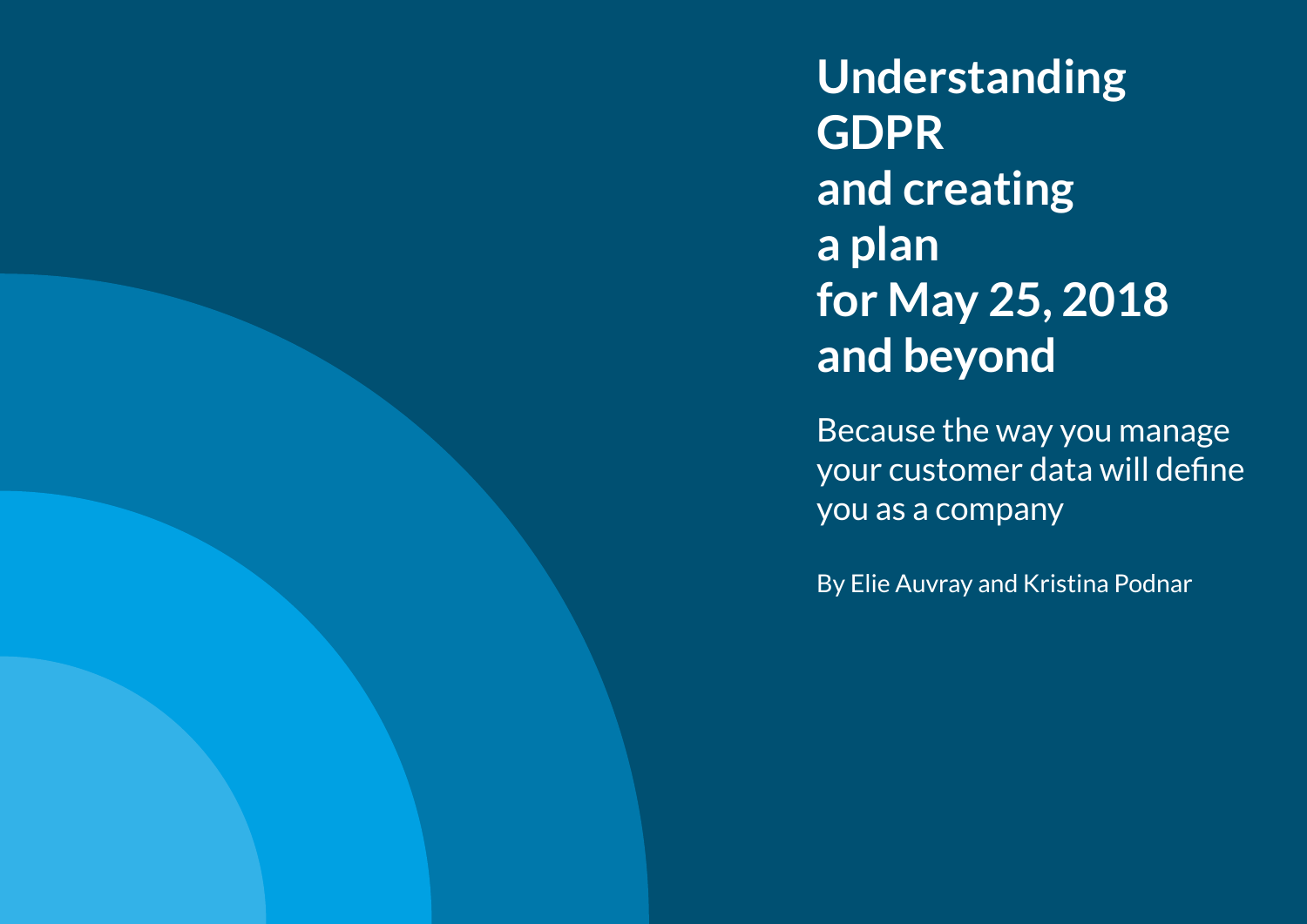#### **About the authors**



### **Elie Auvray**

Elie co-founded Jahia Solutions Group SA, led as CEO through 2017 and currently serves as the company's Chief Product Officer and Board Member. Jahia aims to make Digital simpler. Jahia's open source Digital Experience Platform brings together content management, data marketing and great integrations to help its customers deliver the best digital experiences - but not at the cost of customer data privacy. Being a passionate software entrepreneur with 20 years of experience, Elie founded his first company - Voice, a software company - at age 22 in 1996 pioneering easy-to-use web application development. In 1999, Voice merged with the company of the former President EMEA of Cisco in order to create a global software provider, Reef Internetware that successfully raised 85 million euros in 2001 from international venture capitalist (Goldman Sachs, 3i, Viventures). Reef Internetware IP was acquired by Mediasurface in 2002.

Elie has a Master of Business & Tax Law from the University of Paris 2 (Panthéon - Assas), holds a Masters Degree in Contract Law, Major in Tech Contract from the University of Paris 5 (René Descartes) and is a graduate from the Business Law Institute (IDA) of the University of Paris 2 (Panthéon – Assas).



### **Kristina Podnar**

Kristina is a digital governance advisor with nearly 20 years of management consulting experience. She has a history of successfully deploying complex digital transformation projects for global 1000, government, and not-for-profit organizations as well as an aptitude for solving organizational challenges related to IT and digital governance issues.

As a principal at NativeTrust Consulting, LLC, a McLean, VA-based company founded in 2006, Kristina works with clients to bring clarity across the global organization and its regulatory environment to rapidly customize a policy framework that frees the organization to fully leverage digital in service of its larger mission.

Kristina has a BA in international studies and an MBA in international business from the Dominican University of California and is certified as both a Change Management Practitioner (APMG International) and a Project Management Professional (Project Management Institute).

 **e-mail**: **[me@kpodnar.com](mailto:?subject=)**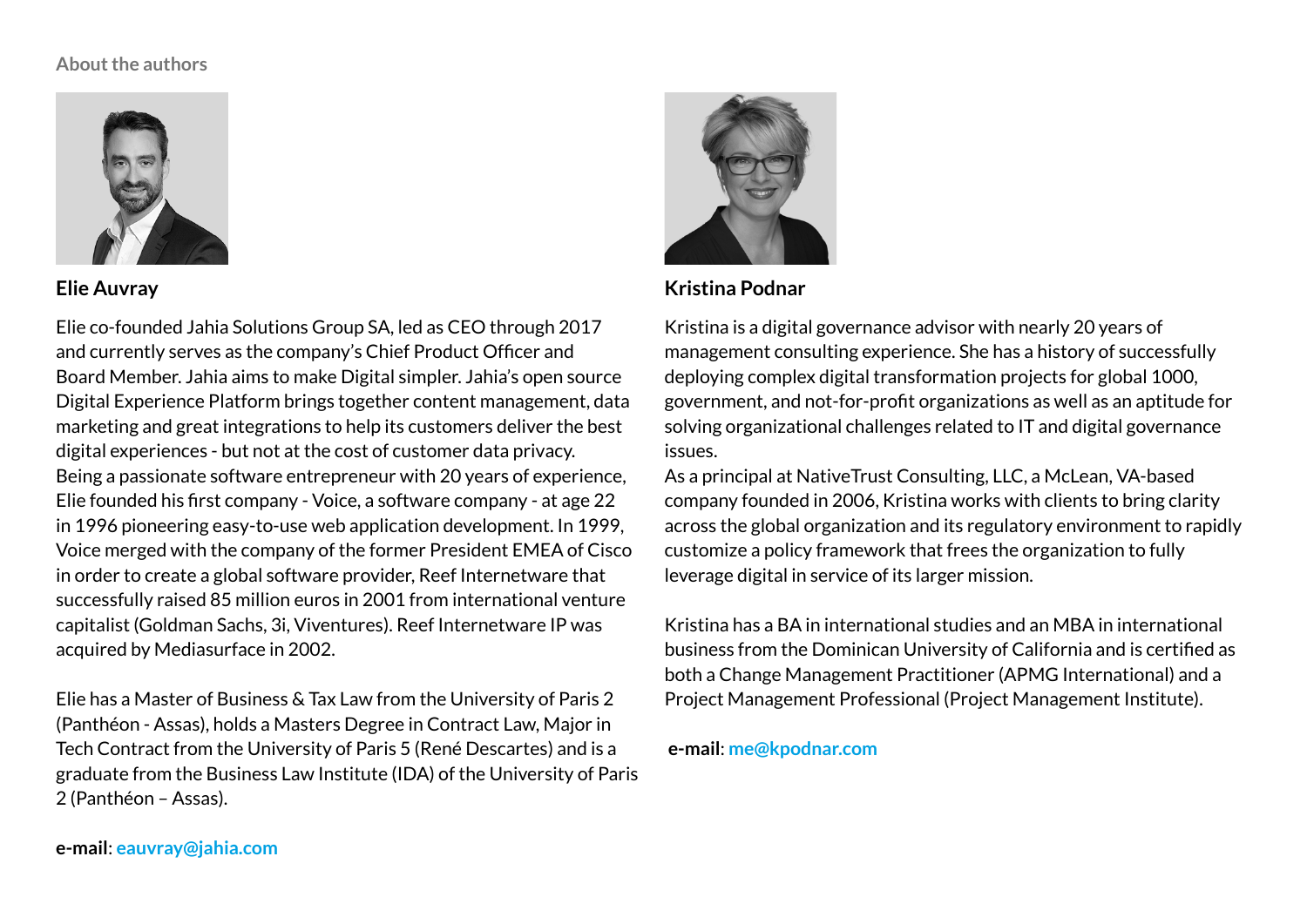## **The way you manage your customer data will define you as a company**

When the world opens for business on May 25, 2018, the European Union's General Data Privacy Regulation will be in effect, permanently changing the way businesses around the world collect, process, and store data on EU prospects and customers. Early indications suggest that many organizations don't fully grasp the magnitude of the new legislation or the extent of its requirements:

- ▶ When Veritas conducted a **[survey](https://www.helpnetsecurity.com/2017/07/26/gdpr-readiness/)** of organizations from around the globe, 31% indicated that they were already GDPR compliant. However, when questions turned to specific requirements, it became clear that many of them fell short. In fact, 98% of the organizations that initially believed themselves to be in compliant were mistaken.
- $\blacktriangleright$  In a [study](https://betanews.com/2017/12/06/organizations-not-ready-for-gdpr/) conducted by Varonis, 38% of respondents indicated that their organizations don't view becoming compliant by the May 25 deadline as a priority.
- **F** In another **[survey](https://iapp.org/news/a/survey-61-percent-of-companies-have-not-started-gdpr-implementation/)** conducted by TrustArc, 61% of respondents reported that they hadn't begun implementation of their plan for compliance, and 4% of that group hadn't even started the planning process.
- **► [Gartner](https://www.gartner.com/newsroom/id/3701117)** predicts that, by the end of 2018, more than half of affected organizations will still be non-compliant.

This white paper is intended to address the fundamental reasons for such dismal numbers:

- **1.** Failure by organizations of all sizes to recognize the value of their customers' personal data and the implied social contract of protecting that data,
- **2. Failure to understand the law**, whether and how the law affects their organization, and
- **3.** Clear understanding of the law's requirements, which extend **to integrating privacy into core business processes and, eventually, at the core of the business itself**.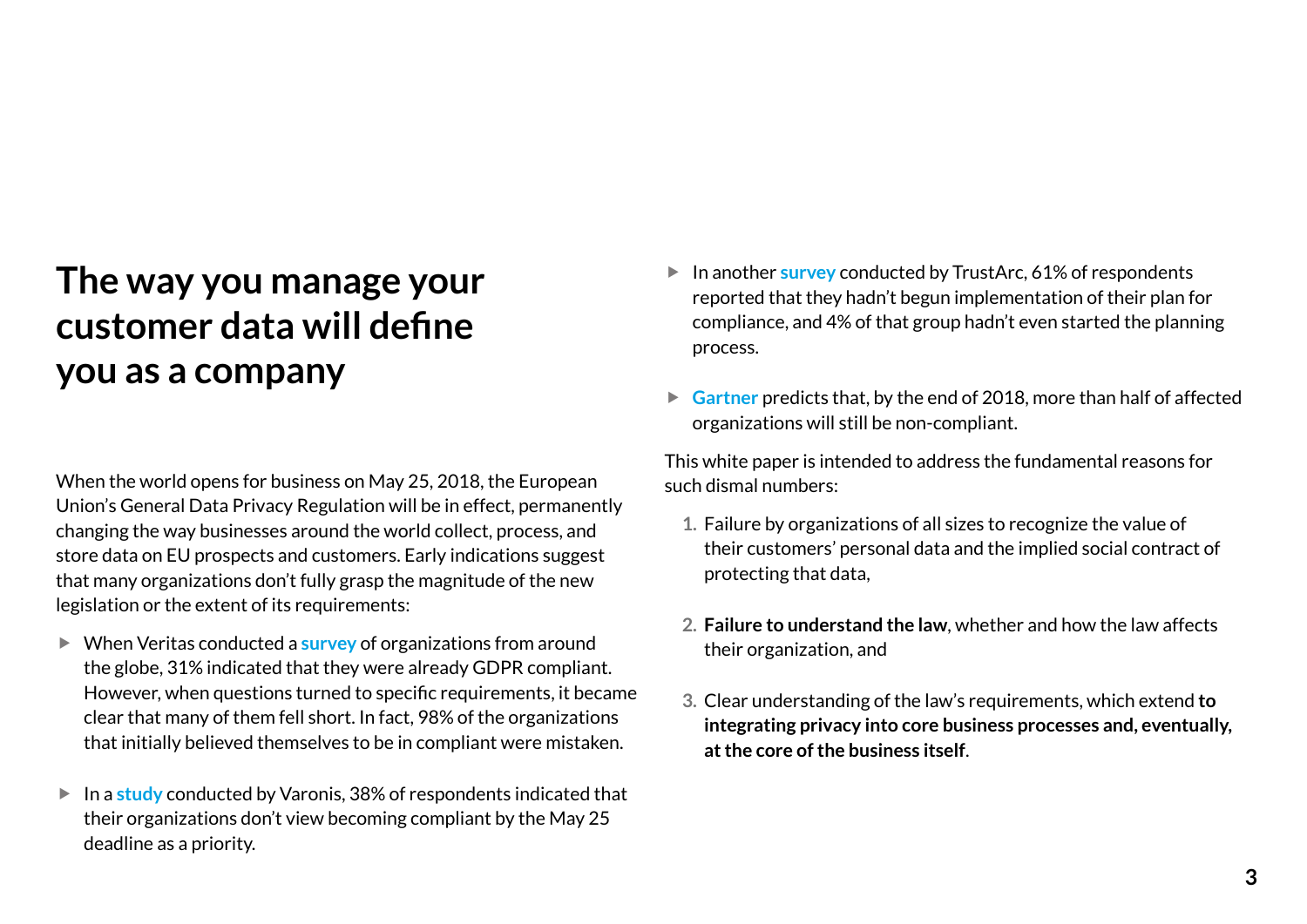# Contents

| 01 | <b>Introduction to the GDPR</b>                         | $6 - 10$  |
|----|---------------------------------------------------------|-----------|
| 02 | <b>What the GDPR means</b><br>for your organization     | $12 - 19$ |
| 03 | <b>Aligning to GDPR</b><br>realities                    | $21 - 27$ |
| 04 | <b>Your organization and</b><br>GDPR after May 25, 2018 | $29 - 31$ |
|    | <b>Conclusion</b>                                       | 32        |
|    | <b>Resources</b>                                        | $33 - 34$ |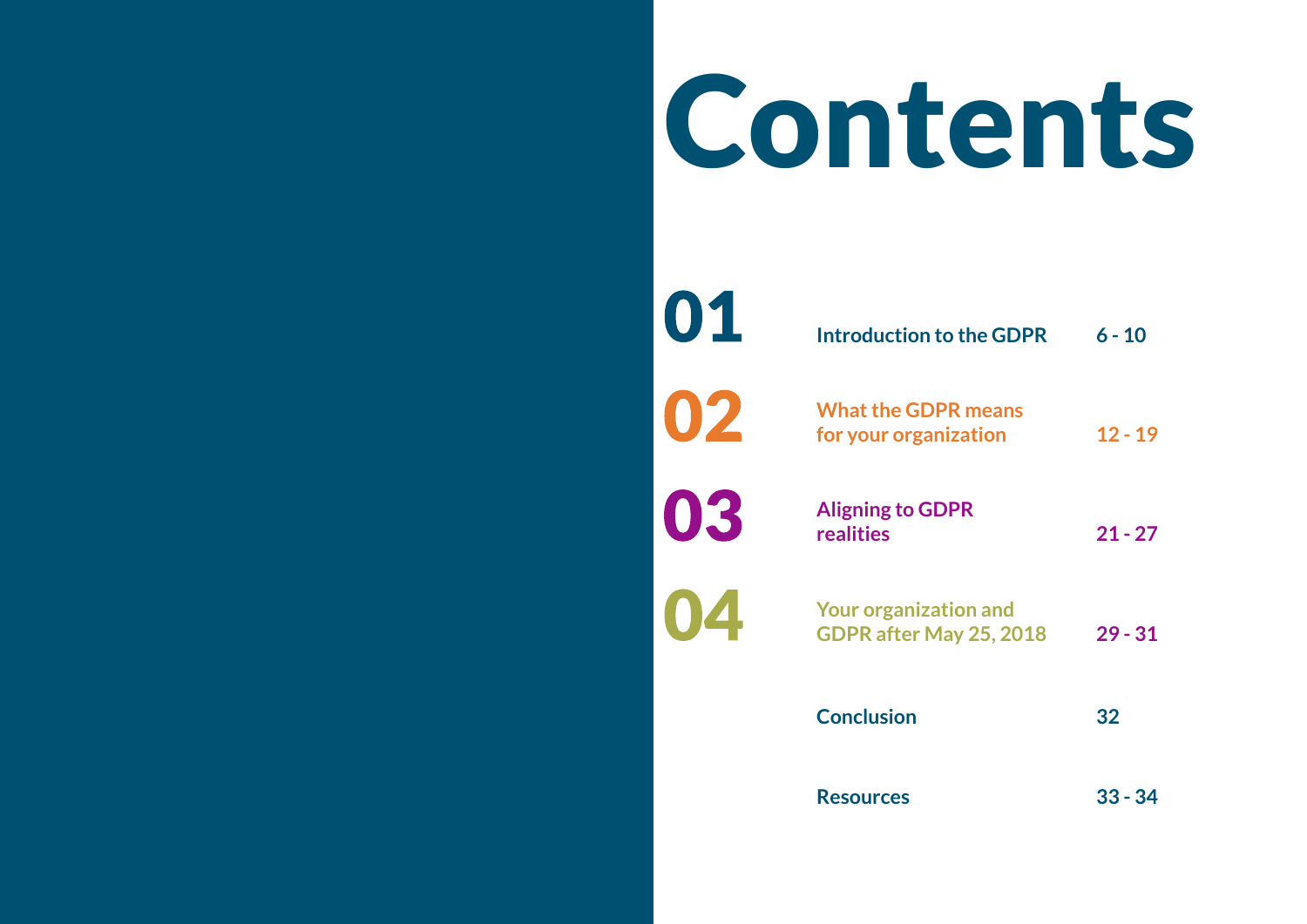

# **Introduction to the GDPR**

- $\blacktriangleright$  What is it?
- $\blacktriangleright$  Who is covered by the law?
- $\blacktriangleright$  What's different about this legislation?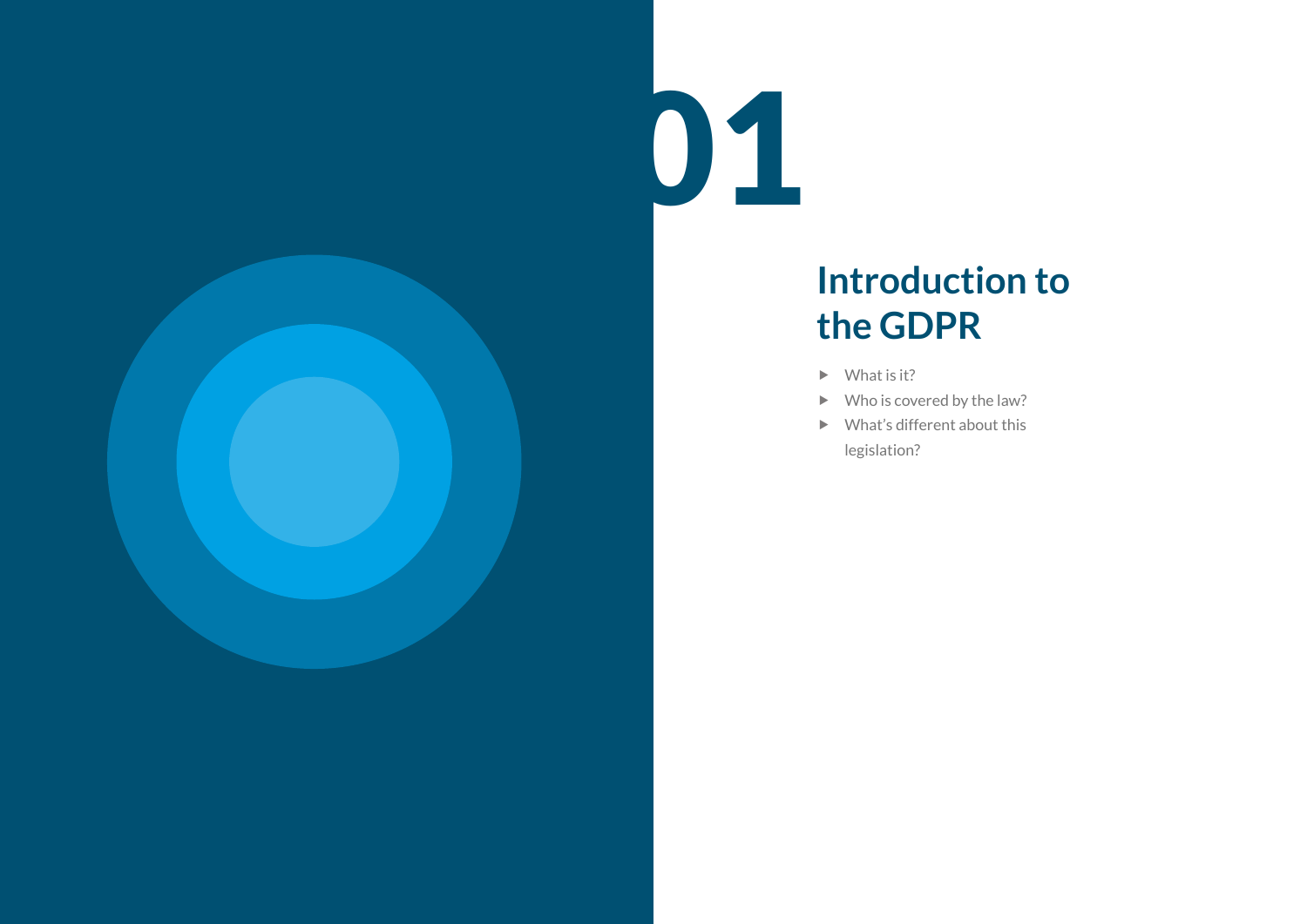### **Introduction to the GDPR**

What is it?

The GDPR is the **[European Union's General Data](https://www.eugdpr.org/)  [Protection Regulation](https://www.eugdpr.org/)**, which goes into effect on May 25, 2018. Its purpose is to "*harmonize data privacy laws across Europe, to protect and empower all EU citizens' data privacy, and to reshape the way organizations across the region approach data privacy for EU citizens wherever they work in the world.*"

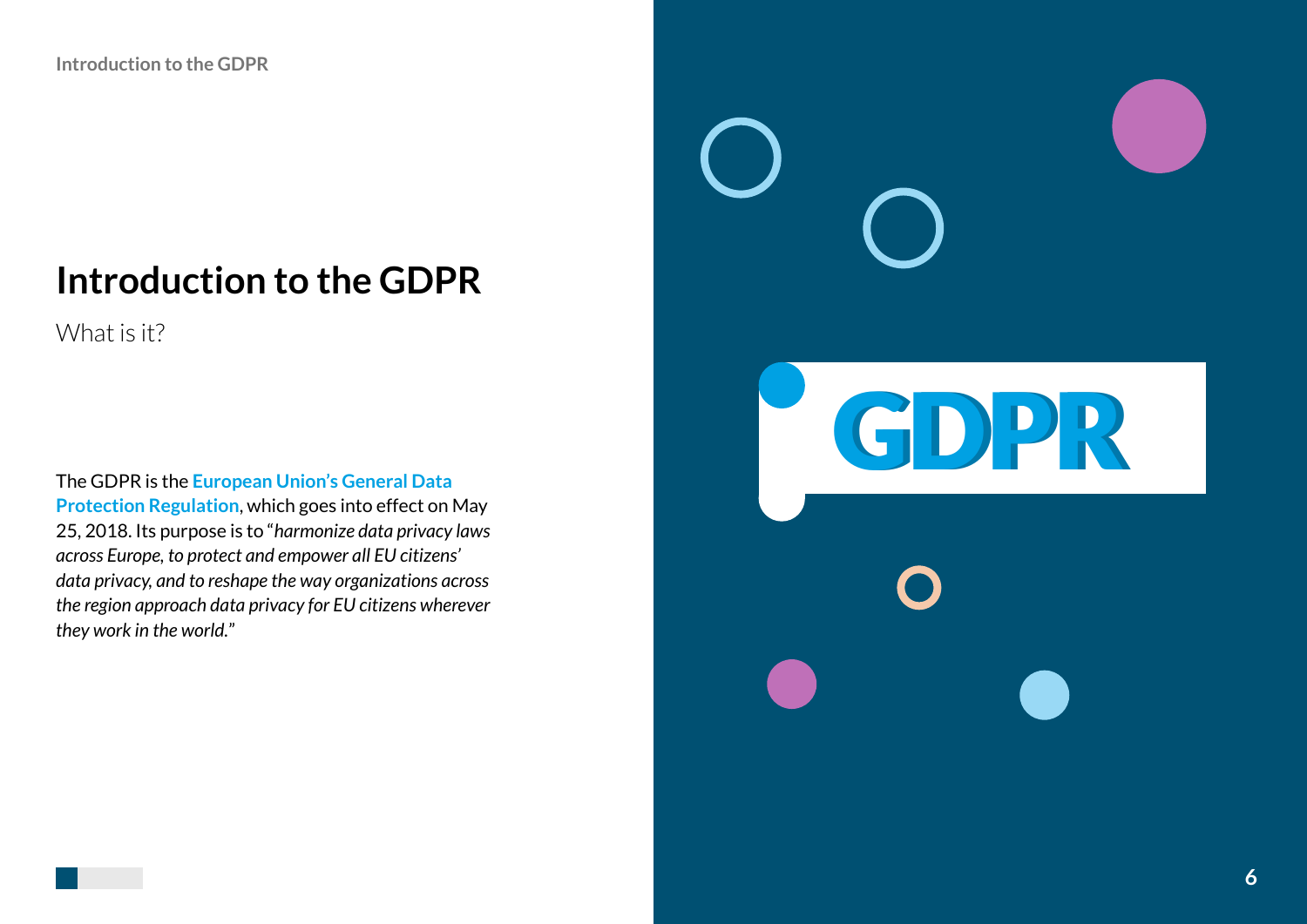### Who is covered by the law?

The law applies to any organization conducting business in the EU as well as to organizations outside the EU that collect, process, or store information on EU citizens as well as on non-citizens while they reside in the EU.

- $\blacktriangleright$  Non-EU companies that employ EU citizens (regardless of location)
- $\blacktriangleright$  Non-EU companies that collect, process, or store data on EU citizens (even, for example, an IP address for a single individual)

In general, it would be a mistake for organizations to simply assume that they're not affected because they have no physical presence in the EU.

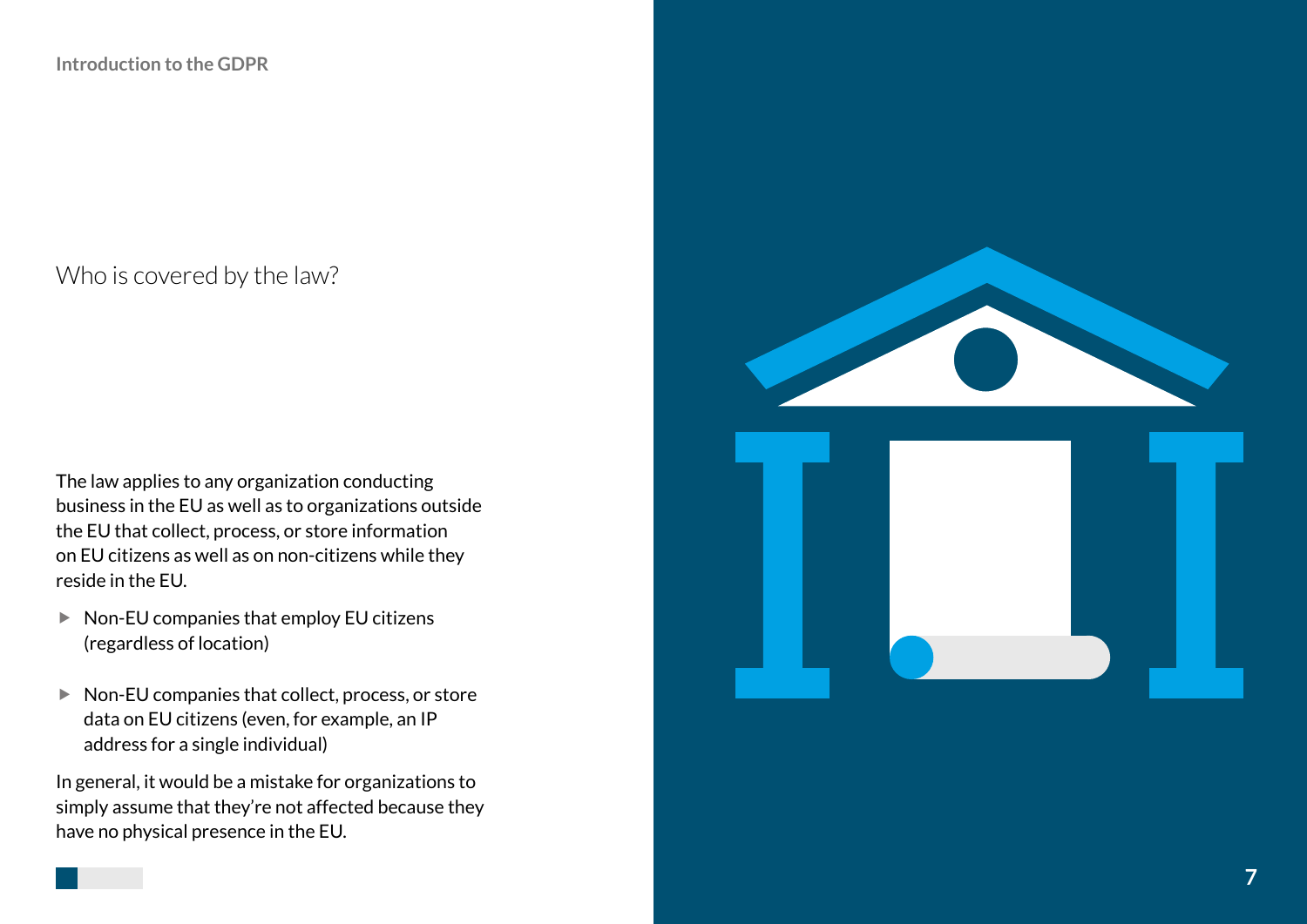What's different about this legislation?

The GDPR replaces the Data Protection Initiative of 95/46/EC. **[Key changes](https://www.eugdpr.org/key-changes.html)** include:

#### **Increased scope**

The GDPR greatly extends the jurisdiction of the previous law. Whereas the Data Protection Initiative was somewhat ambiguous as to whether it applied outside of the EU, the GDPR makes it clear that geographic location is not a factor. The law applies to data belonging to any EU citizen or current resident, regardless of whether the related activity takes place within the EU.

#### **Increased penalties**

Non-compliant organizations can be fined up to 4% of (global) annual sales or €20 million, (US \$24 million), whichever is greater. Fines will be levied on a tiered approach in accordance with the seriousness of the violation.

### **Explicit consent**

Organizations must obtain explicit permission to collect, process, or store personal data using language that clearly describes how the data will be used. Organizations will no longer be able to cloak the terms of consent in hard-to-understand, technical language or to rely on consumers to opt-out of unwanted communications. Moreover, consent must be use-specific, meaning that data collected for one reason (downloading a white paper, for example) can't be used for another purpose (such as targeting marketing emails) and that organizations cannot collect more data than is necessary for the stated purpose.

In addition, organizations must make it easy for EU residents to withdraw their consent at any time.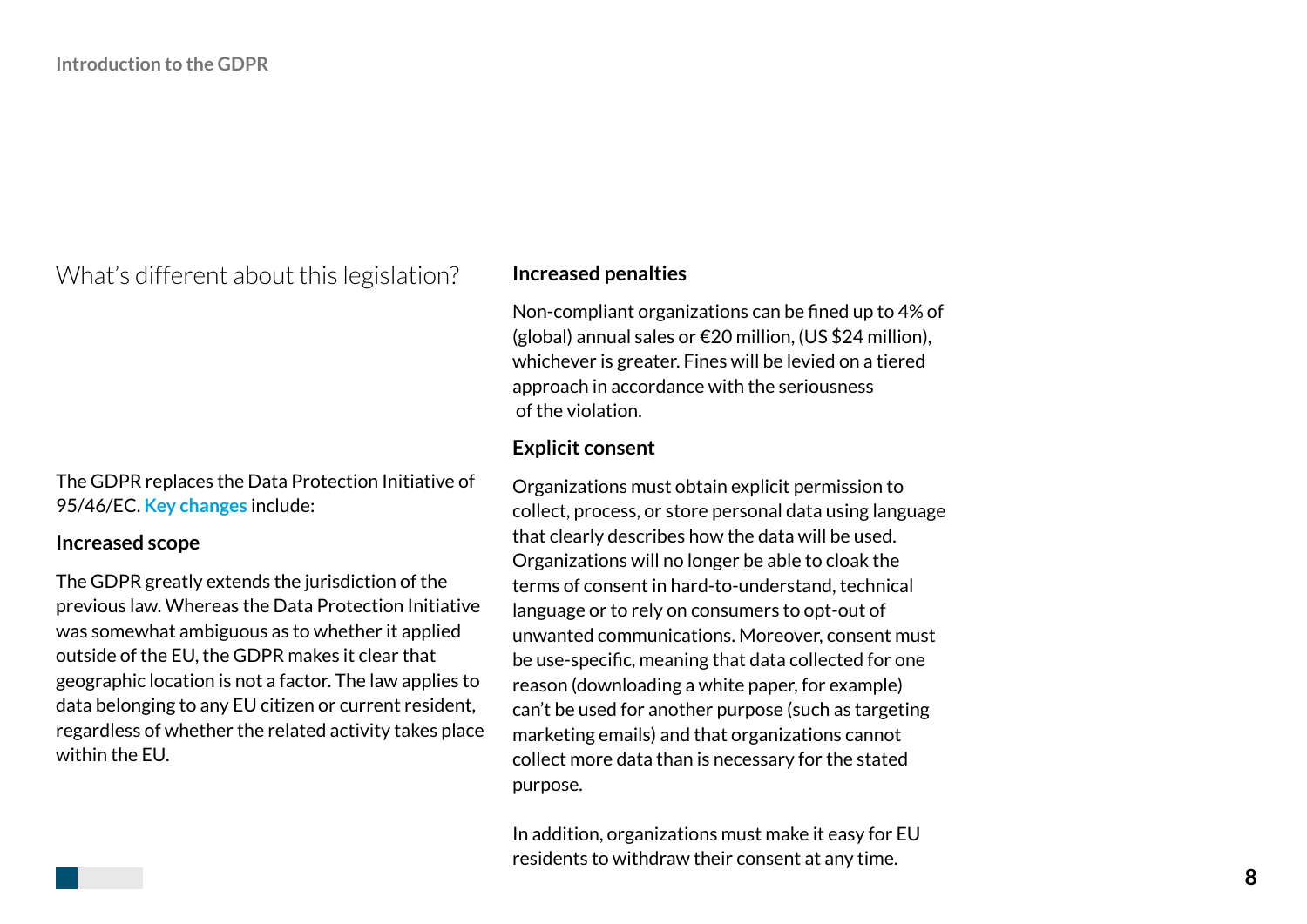### **Breach notification**

Organizations must issue all required notifications within 72 hours of the time they become aware of a breach. Required notifications vary by jurisdiction but typically include regulatory authorities, consumers, credit reporting agencies, law enforcement, etc. Organizations must also provide credit monitoring to consumers whose data was compromised.

#### **Right to access**

Citizens and current EU residents have the right to know what data is being collected, how it's being used, where it's being processed, and who has access to it. In a significant shift toward empowering consumers, organizations (upon request) must provide an electronic copy, in machine-readable format, of the collected data free of charge. Users have the right to request that any incorrect information about them be corrected.

### **Right to be forgotten**

In addition to the right to withdraw consent, consumers have the right to demand that their data be erased and that, in some situations, third parties cease any processing of their data.

### **Data portability**

This provision of the GDPR introduces the concept of portability, which means that consumers have the right to request their data in an electronic format and to then transfer that data to another processor.

### **Privacy by design**

The concept of privacy by design isn't new, but the GDPR is the first piece of legislation to make it a requirement. It means that, instead of being a retroactive "patch," privacy should be an integral, ground-up part of digital business processes. One example would be collecting only as much data as is truly necessary rather than collecting as much as is possible.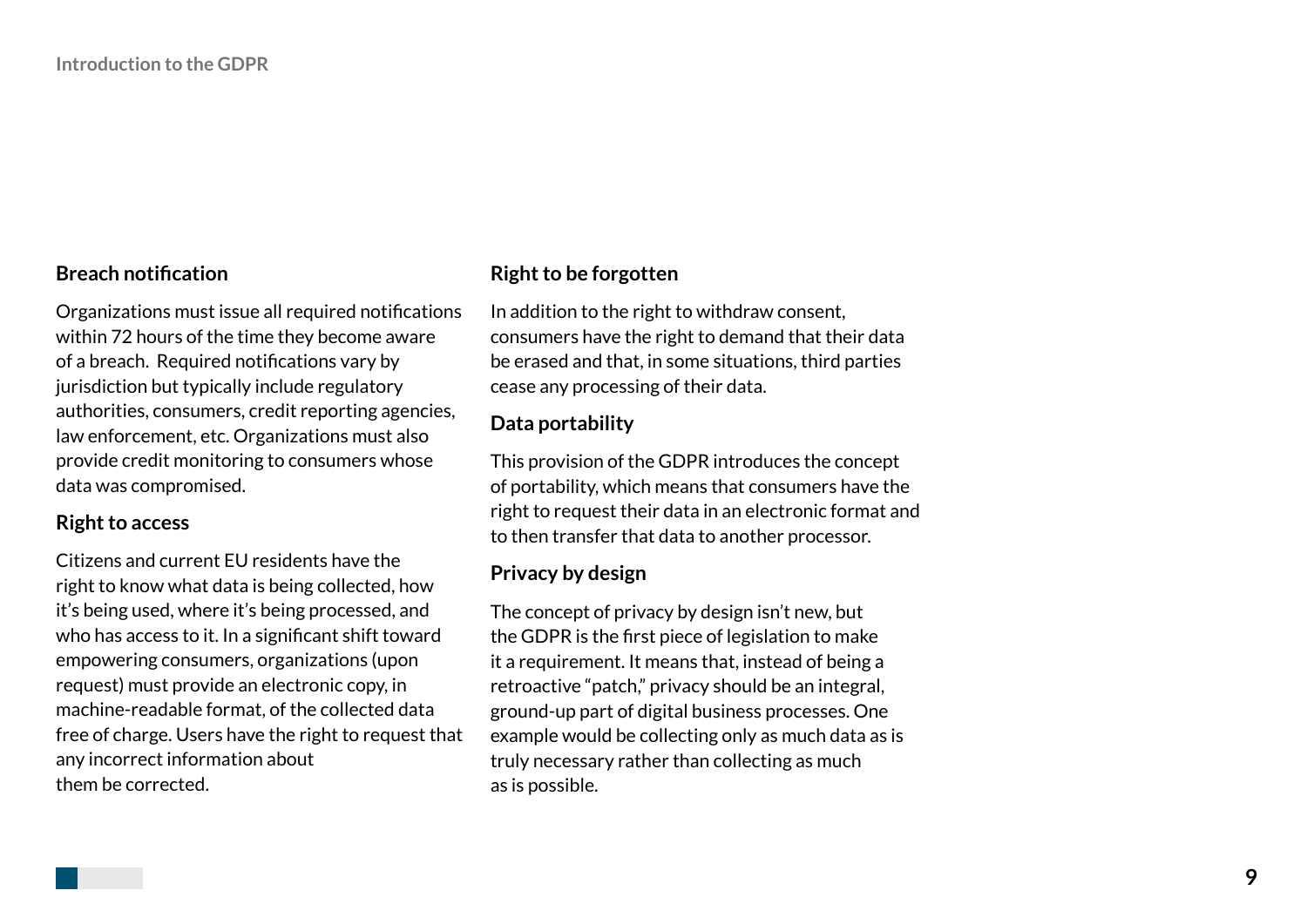### **Data Protection Offers**

This is one of the few areas in which the GDPR makes things somewhat easier. Under the older legislation, the requirements for logging data processing activities were cumbersome and varied by jurisdiction. Under the GDPR, those notifications have been replaced with internal record-keeping requirements, and some organizations — those whose core activities involve the handling of certain amounts or types of sensitive personal data — must appoint qualified Data Protection Officers (DPOs) to oversee all related activities. And, because it's necessary for DPOs to be objective, they must be granted special employment protections.

**GDPR**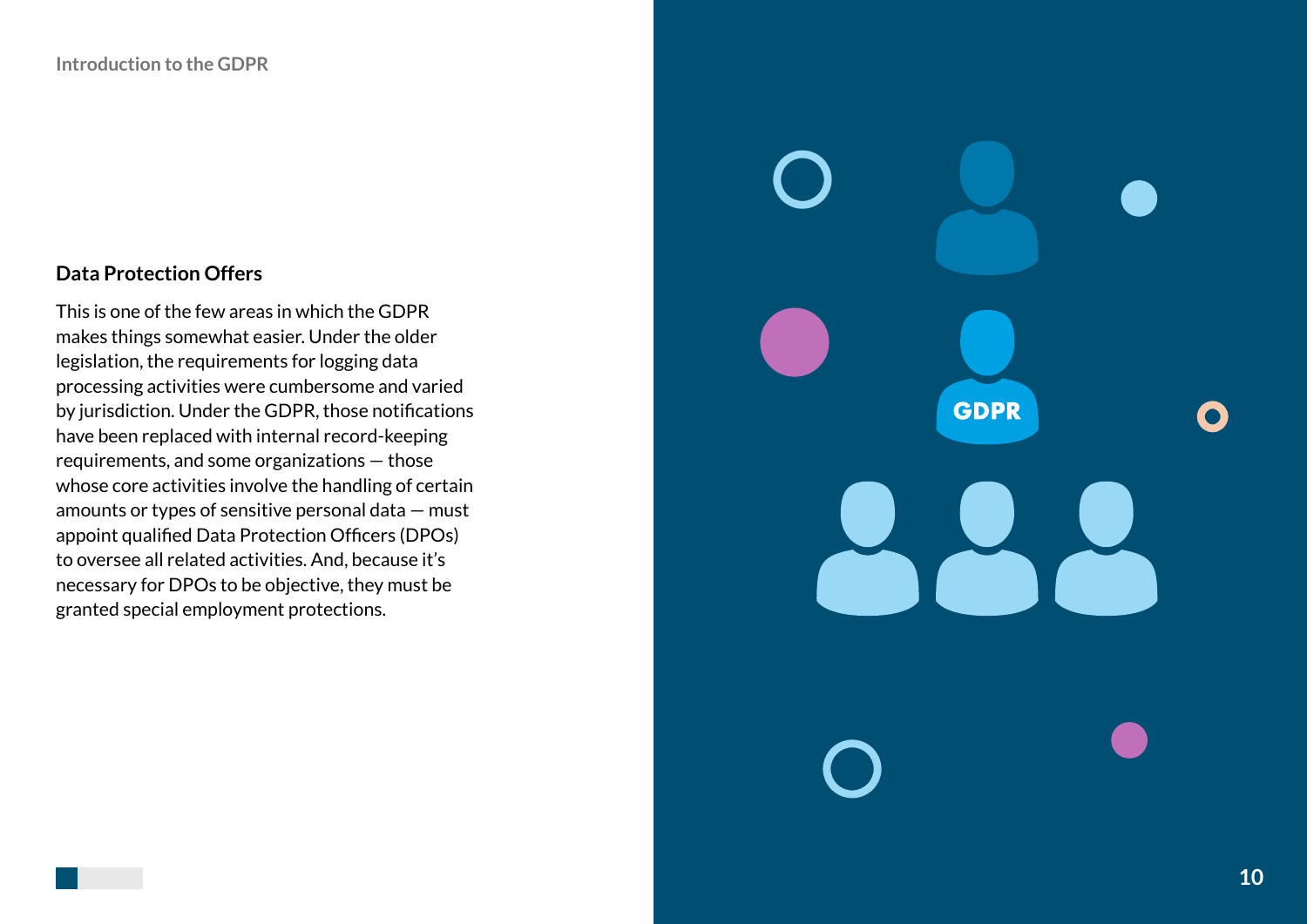

# **What the GDPR means for your organization**

- $\blacktriangleright$  How does the GDPR define "personal data"?
- $\blacktriangleright$  How can organizations determine whether the law applies to them from a geographical standpoint?
- $\blacktriangleright$  How can organizations determine whether the law applies to them from a functional standpoint?
- $\blacktriangleright$  Is user consent always mandatory or is there an exceptions?
- $\triangleright$  Does the law affect B2B companies differently than B2C companies?
- $\triangleright$  Are there any categories of personal data that are exempt from the law's requirements?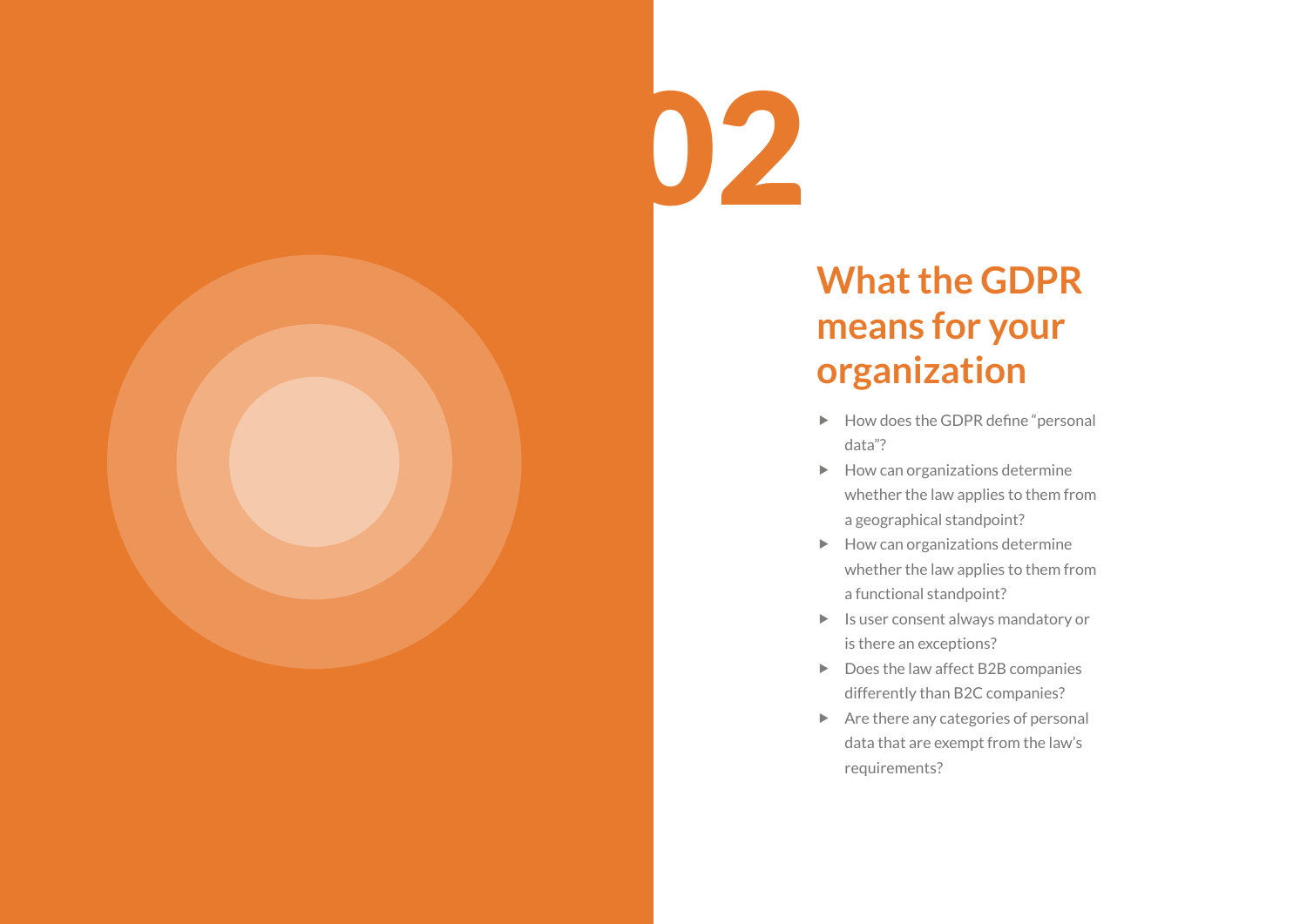### **What the GDPR means for your organization**

The previous section provides a broad overview, but it takes a deeper understanding to become truly GDPR compliant. This section provides additional information on some of the more important aspects of the GDPR.

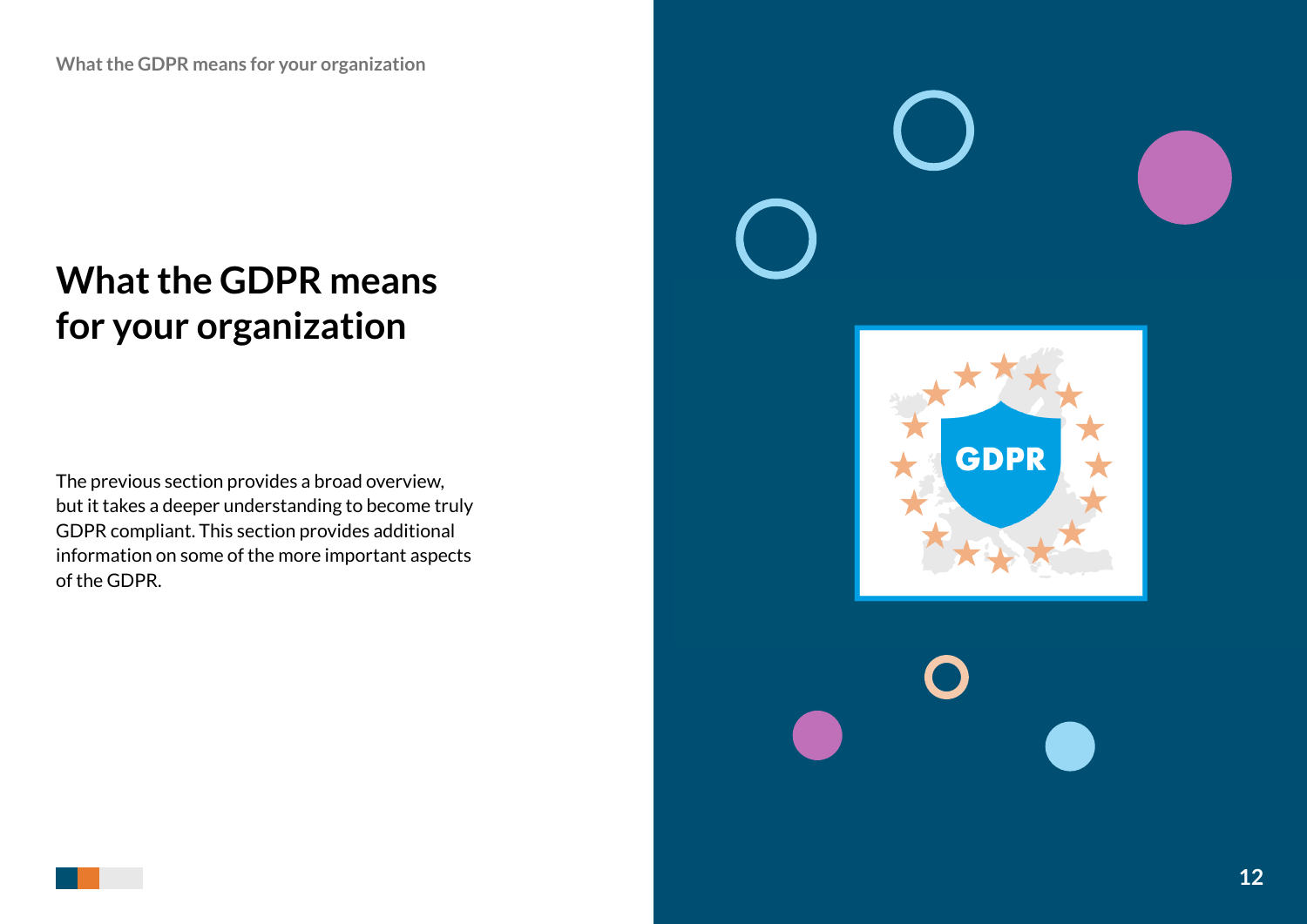How does the GDPR define "personal data"?

How can organizations determine whether the law applies to them from a geographical standpoint ?

The GDPR defines personal data as any information that can be used to directly or indirectly identify an individual. That includes things like names, photos, email addresses, banking information, social media activity, medical information, and IP addresses.



All organizations operating inside the EU are required to comply with the law. Organizations with no physical presence in the EU must comply if they:

- $\blacktriangleright$  Sell or market goods or services to EU citizens (regardless of where they live) or current EU residents
- $\blacktriangleright$  Employ EU citizens
- $\blacktriangleright$  Monitor the behavior of EU citizens or residents
- $\blacktriangleright$  Collect, process, or hold the personal data of EU citizens or residents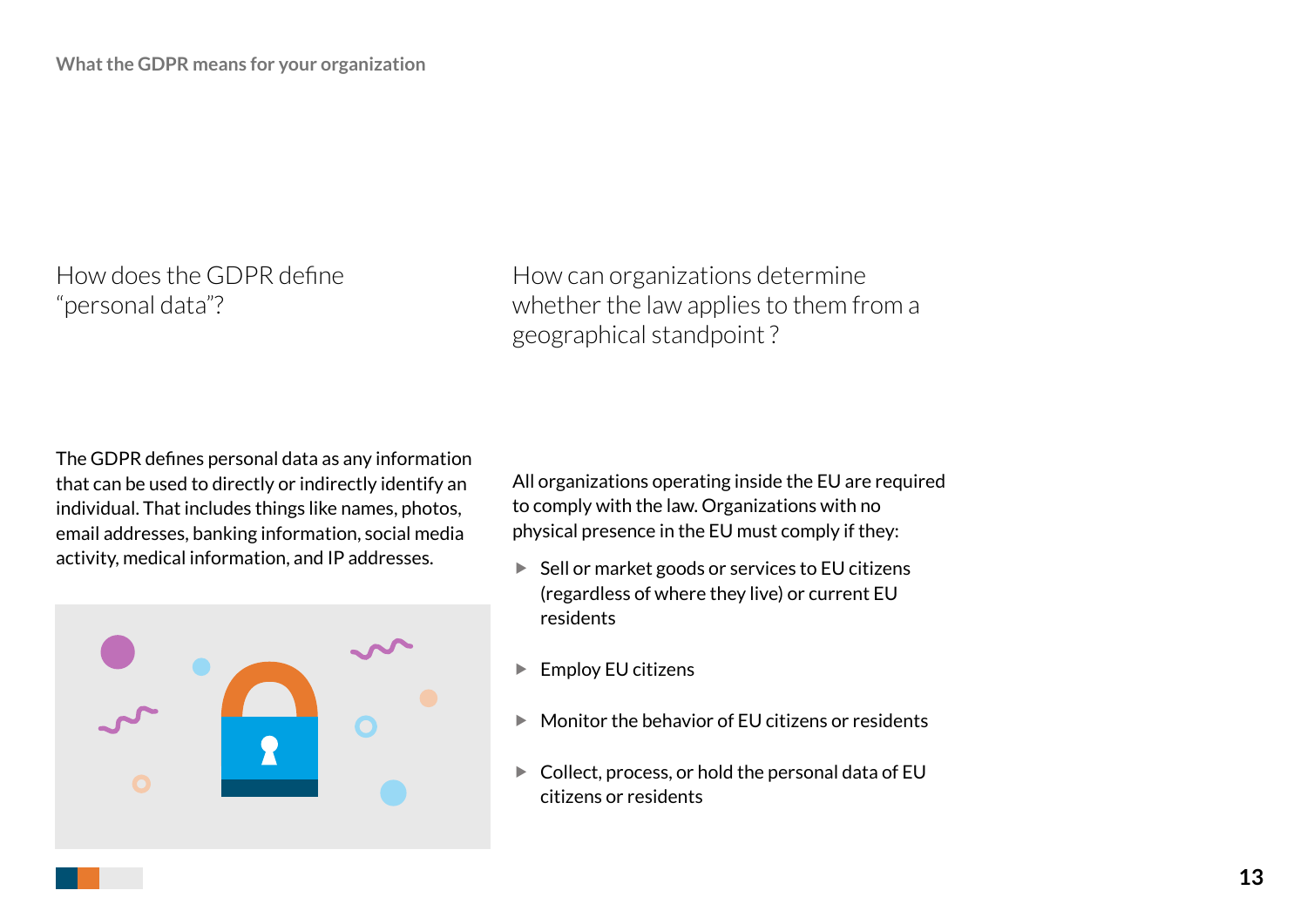The number of EU citizens or residents affected is not a factor. In other words, there is no minimum threshold. If even a single individual's data is involved, the law applies.

In addition, third-party processors and controllers who work with the personal data of EU citizens and residents may have additional GDPR obligations, regardless of physical location. And outsourcing to a third-party processor outside of the EU doesn't absolve a company of its own GDPR obligations.

As a consequence, there are few cases where GDPR would not apply. The fact that a company subcontracts the personal data processing to another company (even outside the EU) is irrelevant as soon as this company deliver products or services to European citizens.

How can organizations determine whether the law applies to them from a functional standpoint ?

The technical answer is that you need to know whether you're a processor and/or a controller as defined by the GDPR.

- $\blacktriangleright$  Controllers store personal data. A payment platform like PayPal is a good example.
- $\blacktriangleright$  Processors use that data for a specific purpose but don't store it once that purpose has been achieved. One example would be people who sell things online and use PayPal to process payments. They use a buyer's information for shipping and payment purposes but don't store that data after the transaction has been completed.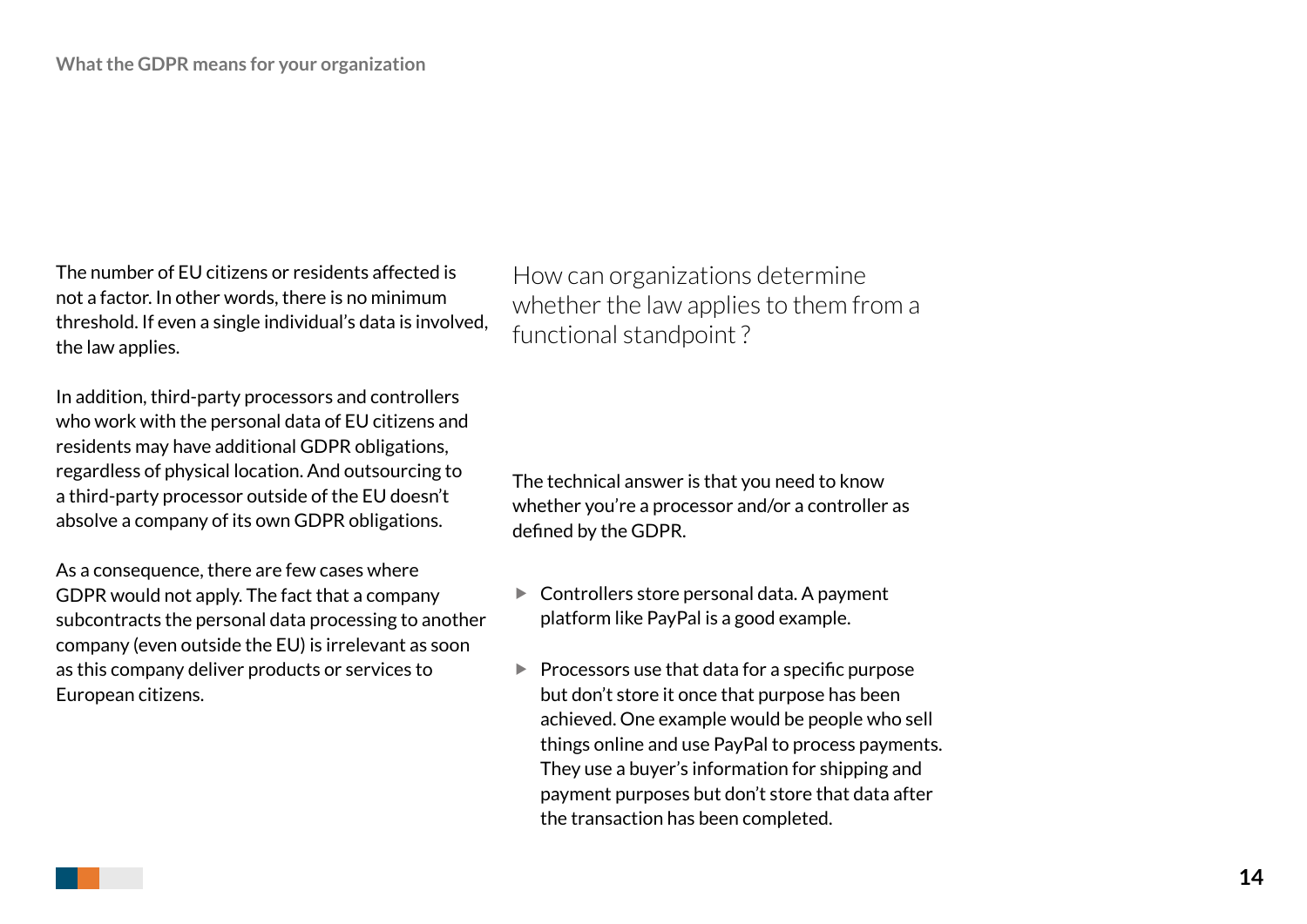Organizations who process payments in-house rather than outsourcing them to a third-party provider may play the roles of both processor and controller.

But keep in mind that, even when organizations do outsource one or both of those roles, that doesn't absolve them of the responsibility to be compliant. Moreover, the company in charge of the personal data processing (defined as a "processor" by the GDPR) has additional obligations with regard to its customer:

- $\blacktriangleright$  Provide guarantees that the way you process the personal data meets GDPR requirements
- $\blacktriangleright$  Provide guarantees that the way you protect the related personal data is aligned with current security standards
- $\blacktriangleright$  Provide assistance and advice to customers that may be non-compliant
- $\blacktriangleright$  Alert customers in case of a data breach

On a practical level, it's difficult to imagine a business that, in today's digital economy, wouldn't be covered by the GDPR from a functional perspective. Even public institutions, agencies, and associations are part of the GDPR scope of application.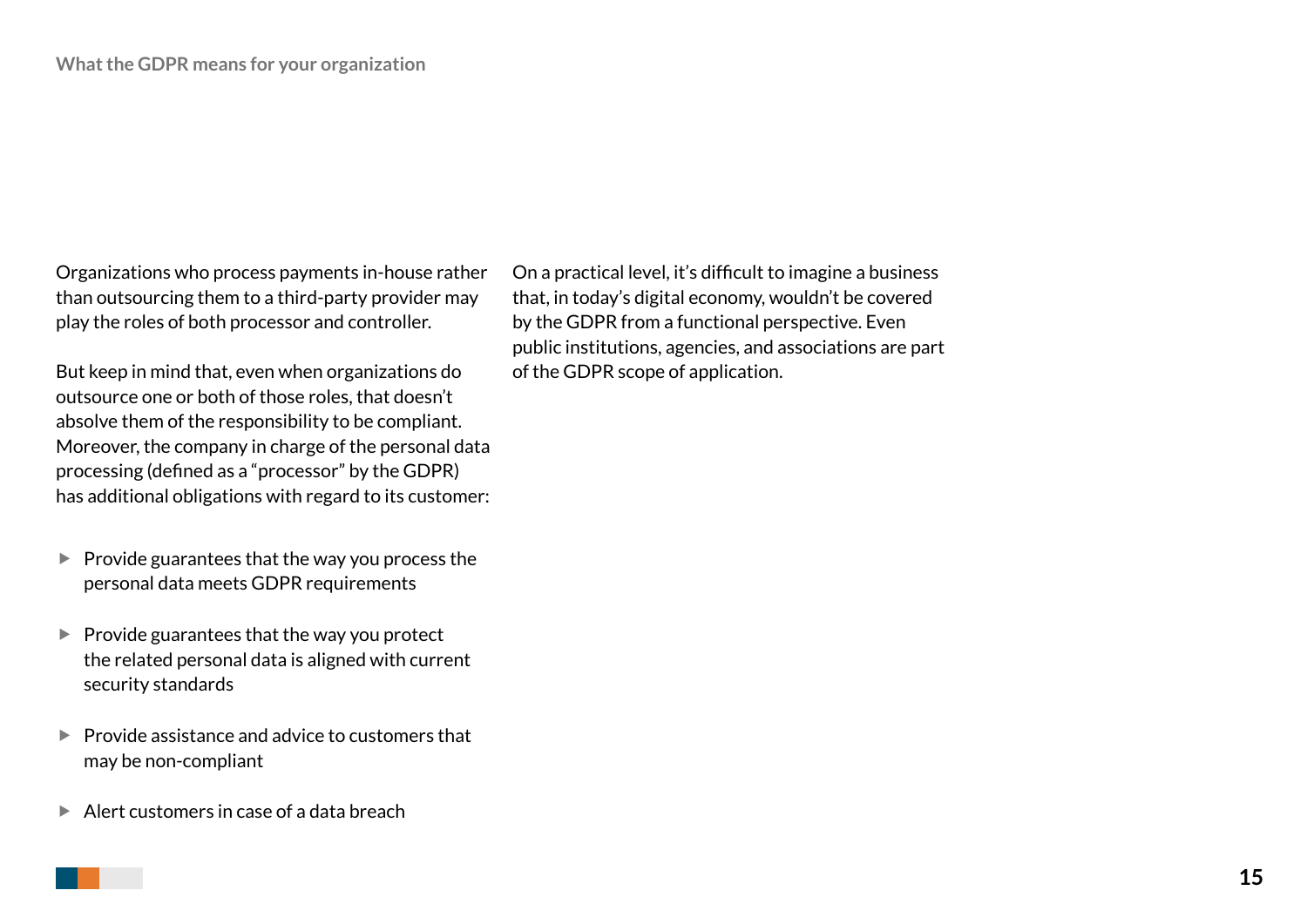Is user consent always mandatory or is there an exceptions?

As we already mentioned, starting on May 25, companies will be able to collect prospect or customer data:

- $\blacktriangleright$  By getting the explicit consent from the prospect or customer; or
- $\blacktriangleright$  If the data collection is required in order to fulfill a contract established with the individual; or
- $\blacktriangleright$  As long as the organization has legitimate interest.

The first two scenarios are quite well understood but the third one - legitimate interest - is far more complex. A company can collect and use data without the consent of the individual if the purpose of the processing is based on a legitimate interest.

#### But what does that really mean?

The GDPR indicates that any one of the following three instances allow a company to collect and process data without consent or contract.

- **1.** The company would be placing itself at risk if it did not collect or process the personal data for its own business purposes. For example, the data is transferred within the organization for internal administrative purposes. Or, the organization collects and uses the data for cyber security purpose. The GDPR also indicates that an organization may use the data if it is proof of a crime, breaking of a legal obligation, or in the interest of greater or national security. Of course none of these reasons are justified if they limit or take away people's basic rights or freedoms.
- **2.** The company has collected data from an individual for reasons where that individual could reasonably expect the data will continue to be used or is processed.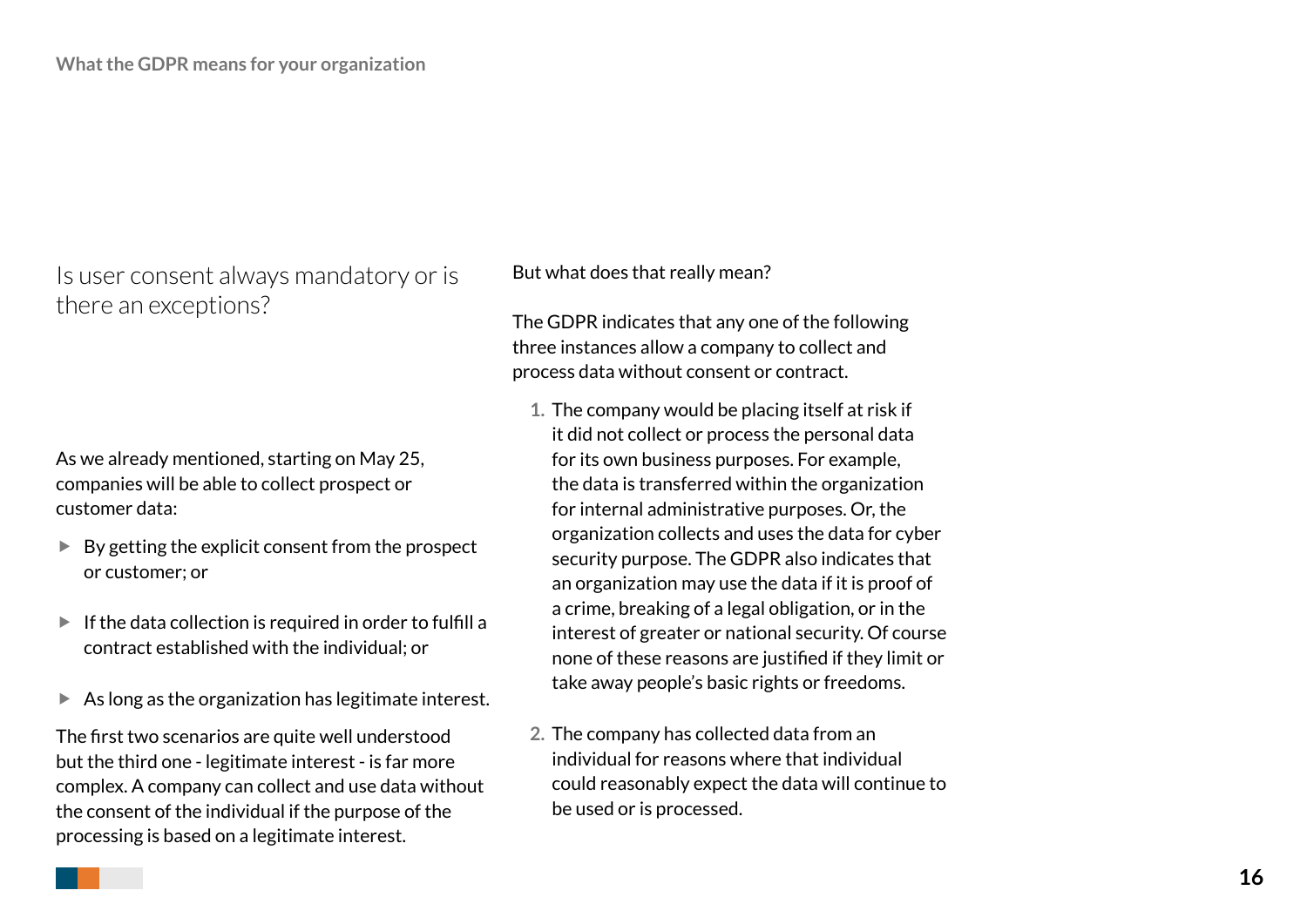**3.** The company has an already existing relationship with the individual, such as that of a customer or an employee, and therefore is continuing to direct market or contact the individual because of that pre-existing relationship. In fact, the GDPR explicitly says that "*The processing of personal data for direct marketing purposes may be regarded as carried out for a legitimate interest.*" This should be interpreted as consent to receive marketing or commercial offers from existing customers for similar goods or services and that consent is not required to do so. But the company still must provide a way for the individual to refuse the marketing or offers, or to opt out.It is easy to look at the legitimate purpose rule and continue existing marketing or communications activities. However, keep in mind that some existing european countries have laws in place that supersede this specific rule. For example, France has its own data protection law known as the Commission nationale de l'informatique et des libertés (CNIL), and an organization would be out of compliance with the law if it were to follow this "*existing relationship*" legitimate use scenario.

Should you have any doubt, what you should better do is simple:

**Consider that consent is king.**

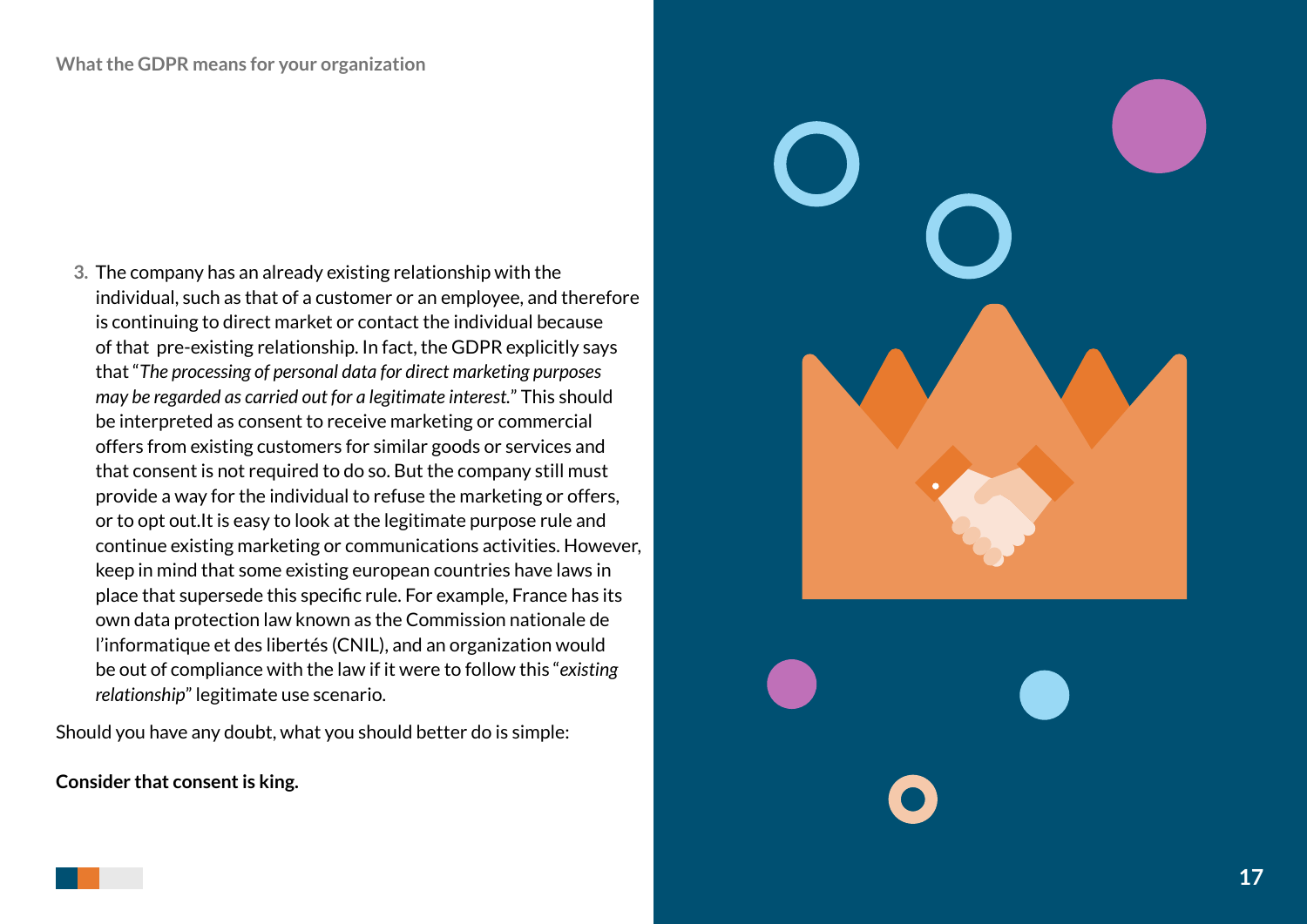Does the law affect B2B companies differently than B2C companies?

There is a difference in the level of consent required to collect, store, and use personal data. The GDPR requires B2C companies to get specific consent to store a person's data or to communicate with them beyond the initial transaction (such as to send them marketing emails). B2B organizations, on the other hand, don't have to obtain explicit consent from other businesses. They merely need to make it easy to opt out of receiving further communications.

They do, however, have the same obligations as B2C organizations when it comes to the personal data of an individual employee of that company. For example, if the purpose of your business is to manage personal data on behalf of your customer, or if you are delegating that processing to another company, even though that contract could be considered as a B2B one, the substance of the relationship involves processing personal data. Therefore; each company will have to respect B2C obligations mentioned in the GDPR.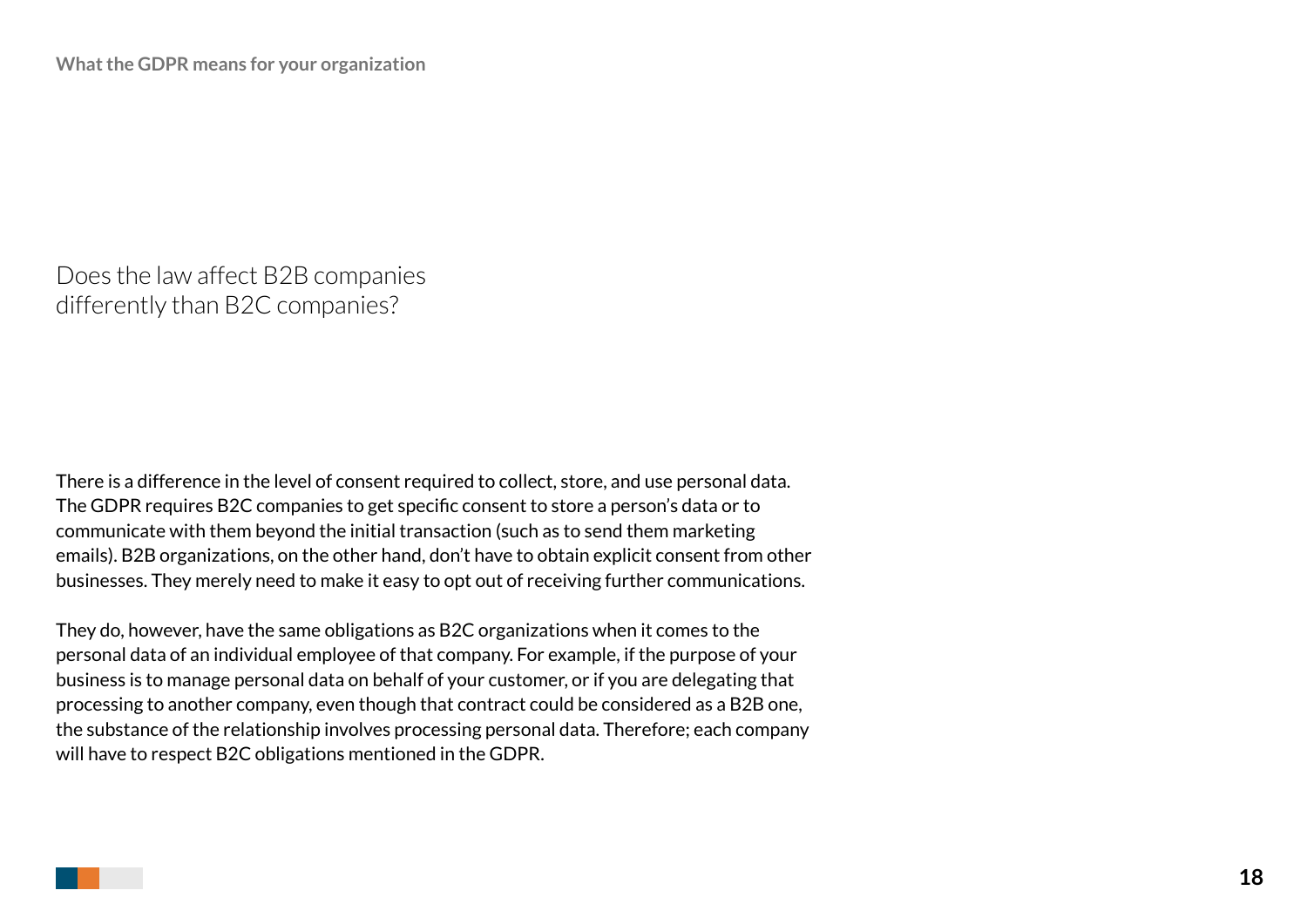Are there any categories of personal data that are exempt from the law's requirements?

Yes. The GDPR does not apply to personal data that you're legally required to retain for specific purposes. This includes things like employment records, tax records, records pertaining to legal actions, records of loans and mortgages, etc. Basically, personal data in records that you are legally required to maintain is exempt from GDPR regulations as long as it's used for those purposes only. You can't extract personal information from mortgage applications and use it to communicate with applicants for unrelated purposes, for example.

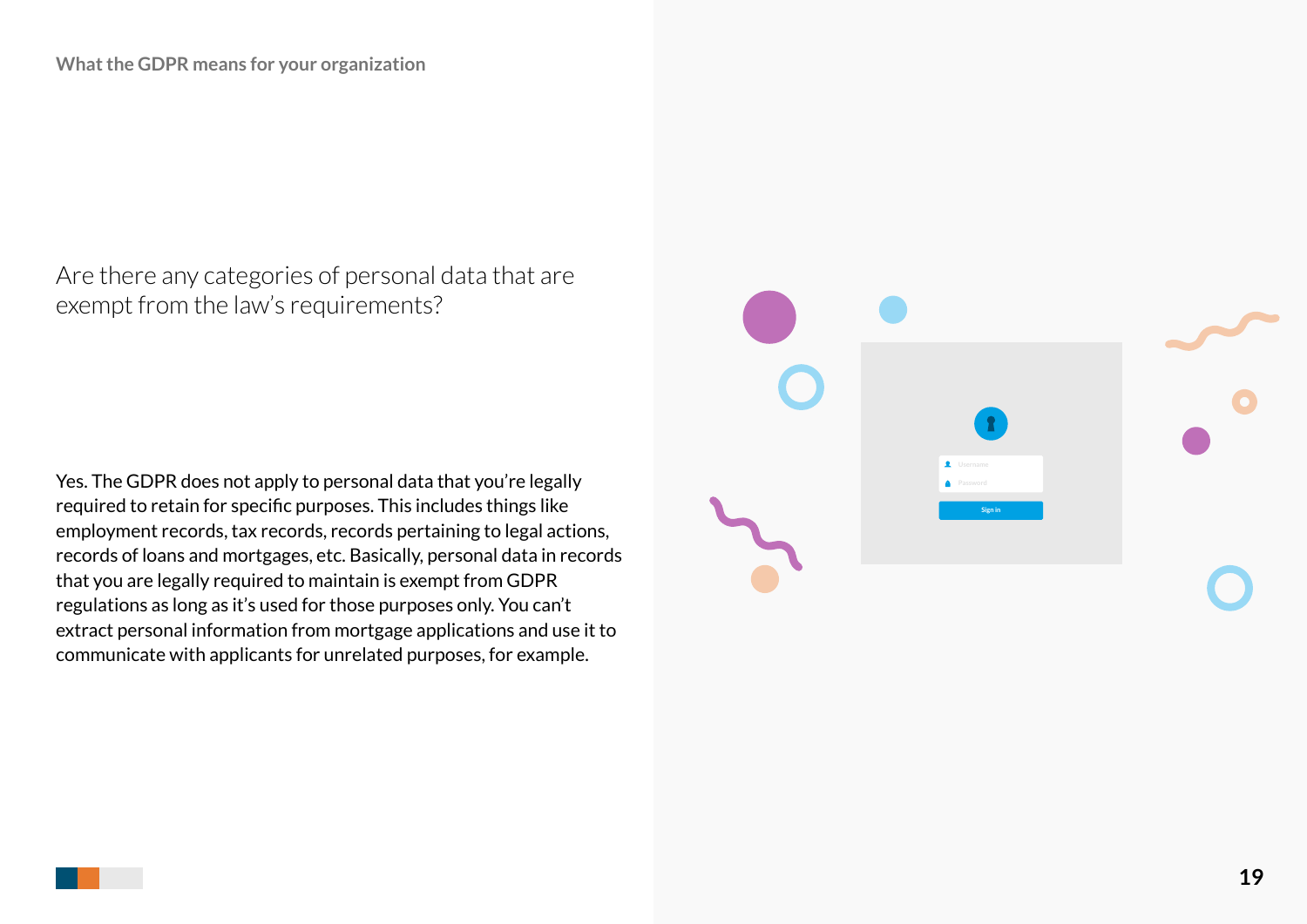

## **Aligning to GDPR realities**

- $\blacktriangleright$  Should we hide, panic, or scramble to be compliant by May 25, 2018?
- $\blacktriangleright$  What should we focus on between now and May 25, 2018?
- $\blacktriangleright$  Is data collected prior to May 25, 2018 exempt from GDPR?
- $\blacktriangleright$  Who should be in charge of GDPR compliance?
- $\blacktriangleright$  Are there any tools or services we can buy to help us achieve compliance?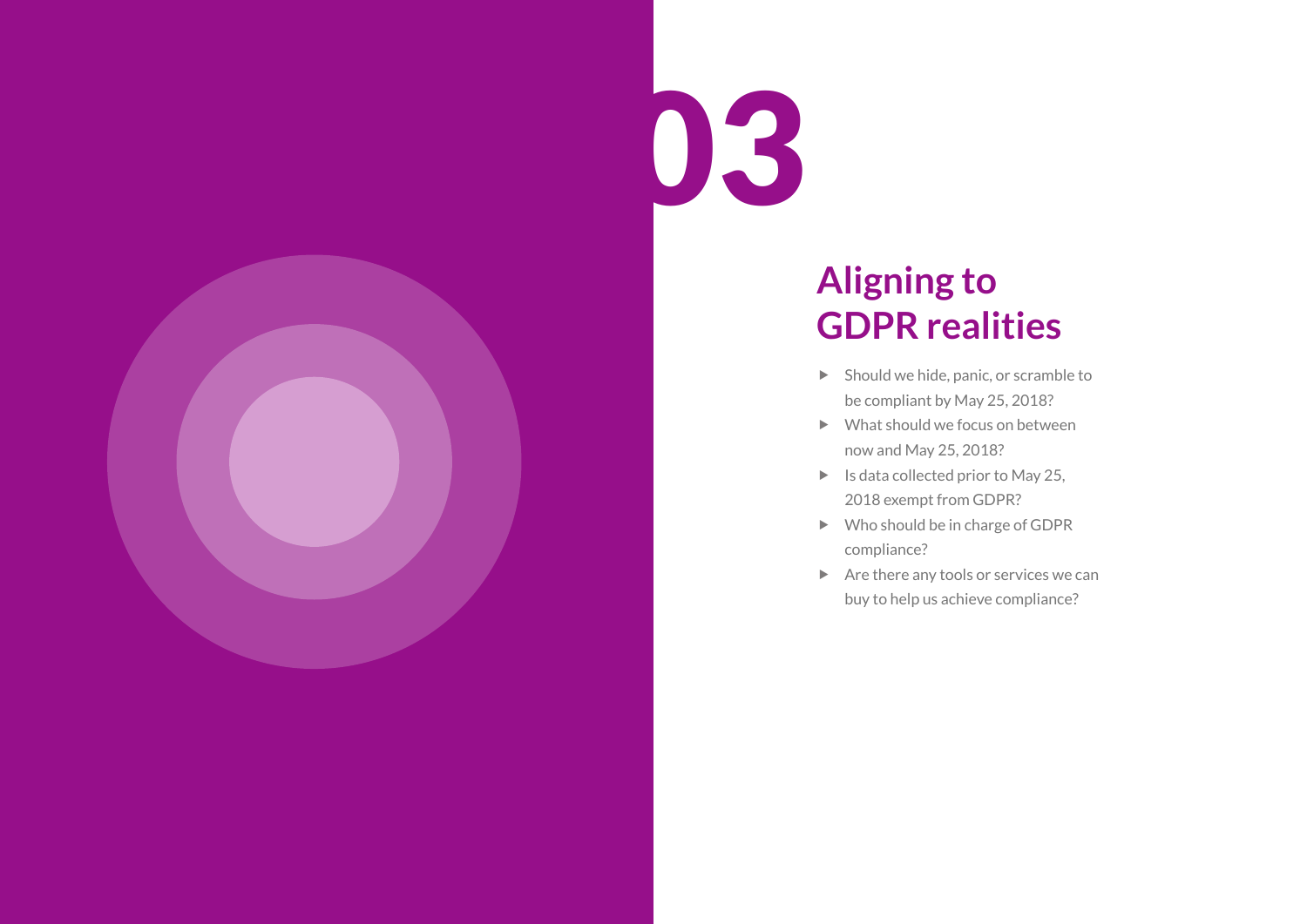Should we hide, panic, or scramble to be compliant by May 25, 2018?

What should we focus on between now and May 25, 2018?

If you're not already well on your way to GDPR compliance, it's unlikely that you'll be fully compliant by May 25. But, according to the statistics reported in the introduction to this white paper, you'll be far from the only one.

While it's impossible to know how such wide-scale noncompliance will be addressed, it's likely that there will be a grace period in which organizations that can demonstrate they're making a good-faith effort will get by with a warning and perhaps some guidance on how to accelerate their efforts.

Your best approach is to finalize your plan for compliance and to then start working on the most important parts of that plan so that you can clearly demonstrate your intention to comply with GDPR requirements.

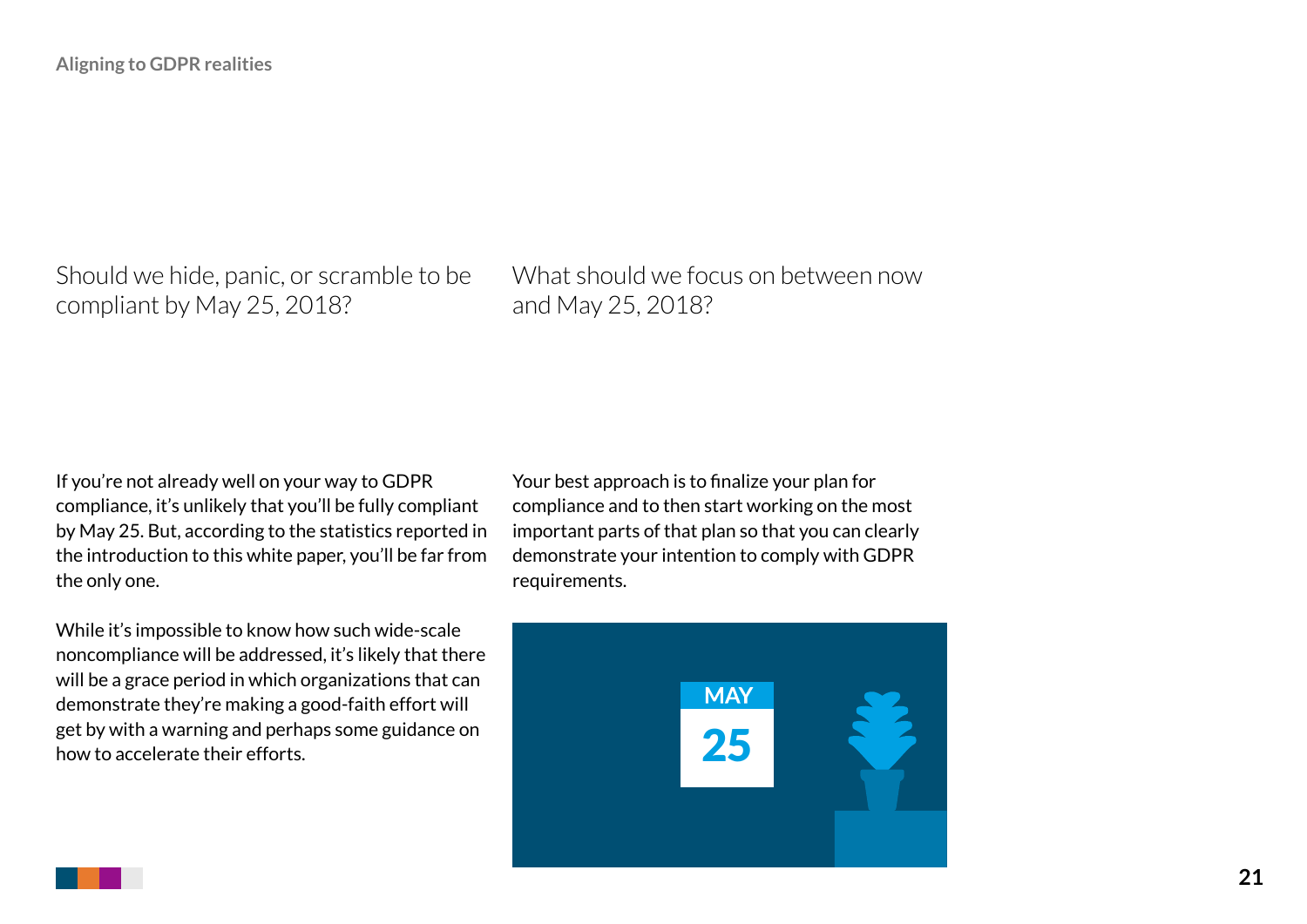### **Figure out what data you have and where it is**

The process of identifying what personal data you have, how it's used, and where it's stored doesn't have to be complex, but it does have to be thorough. If Marketing sends prospect information to Sales via email, for example, those emails must be accounted for. Important details include:

- $\blacktriangleright$  Which departments/teams collect personal data
- $\blacktriangleright$  Whether the data is stored onsite or in the cloud
- $\blacktriangleright$  If data processing is outsourced, the identity of the vendor and the type of system being used
- $\blacktriangleright$  The sources of the data collection (websites, native mobile applications, other digital touchpoints)
- $\blacktriangleright$  How different types of data are used and what they're used for
- $\blacktriangleright$  The identity of any other parties who use or have access to the data
- $\blacktriangleright$  What type of consent was given when the data was collected and where that documentation is stored

This information (as well as any difficulties you have finding the answers) will give you a good first snapshot of how much work you'll need to do to become GDPR compliant. In addition, it's critical to your ability to delete or anonymize a consumer's data upon request.

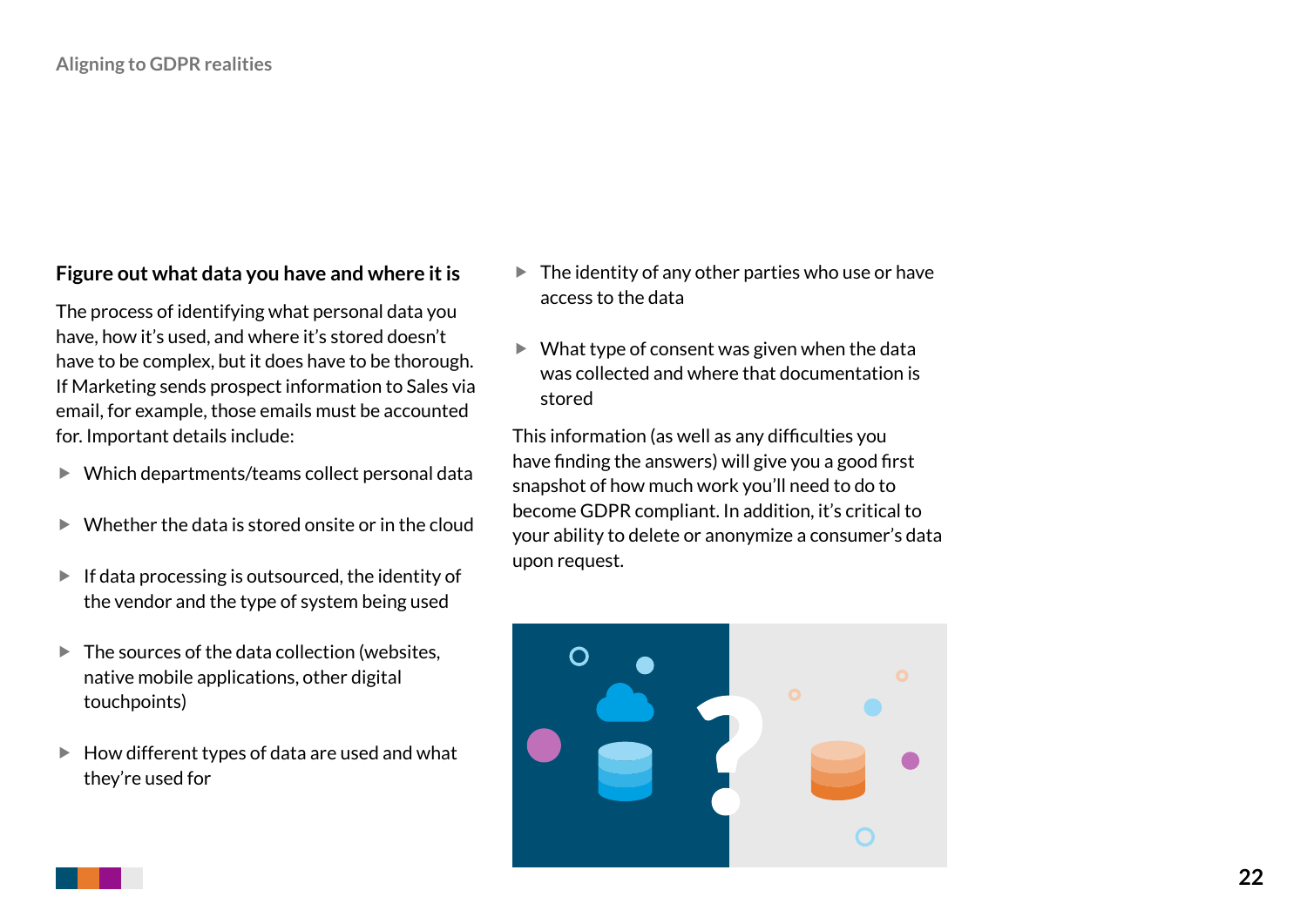### **Develop or update your privacy policy**

Your privacy policy should clearly state your alignment with the "spirit of the law" for protecting data privacy. Don't claim to be compliant if you're not; just state your commitment to protecting consumer data and reassure consumers that you're actively working to meet GDPR requirements.

### **Create an action plan**

Identify each GDPR requirement that you've not yet met, and assign each one to a "SWAT" team that will be responsible for developing a plan for achieving compliance. Specific items may include:

- $\blacktriangleright$  Accountability and governance
- $\blacktriangleright$  Consent and processing
- $\blacktriangleright$  Children
- $\blacktriangleright$  Notifications (customers/internal)
- $\blacktriangleright$  Data rights and procedures
- $\blacktriangleright$  Records processing
- $\blacktriangleright$  Privacy by design
- $\blacktriangleright$  Data breach notification
- $\blacktriangleright$  Data localization
- $\blacktriangleright$  Contracting and procurement

### **Understand your prospect and customer data sources**

One of the key prerequisites for GDPR compliance is understanding what personal data you collect and where it is stored. That can seem daunting at first, but it becomes manageable when you break it down into key elements, such as understanding:

- $\blacktriangleright$  Who are the departments or teams that operate systems which collect personal data?
- $\blacktriangleright$  What type of hardware and software is used to collect the personal data, and is it on the organization's premise or is it located in the cloud?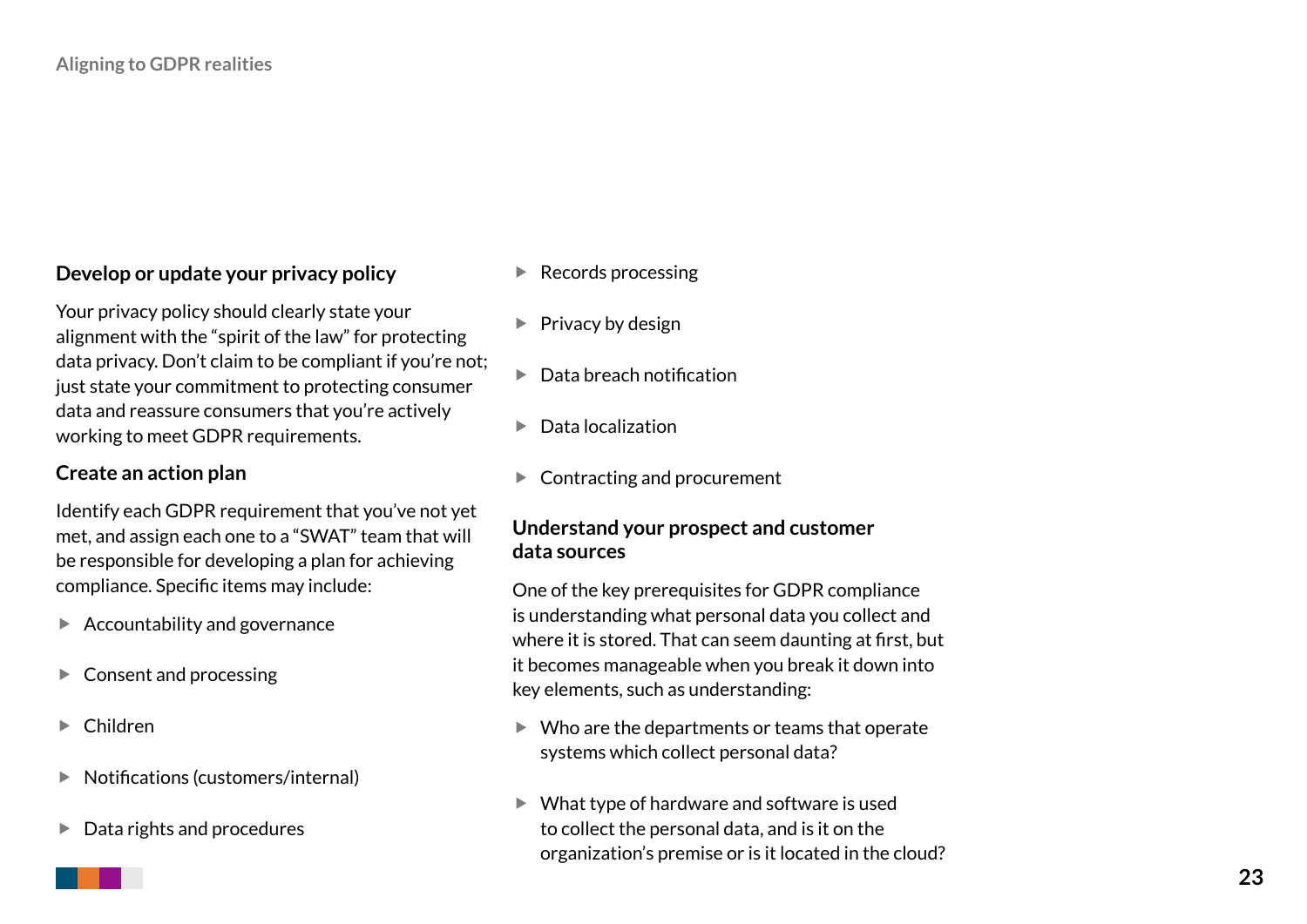- $\blacktriangleright$  What are the user-facing sources for data collection? (e.g., websites, native mobile applications, other digital touchpoints, etc.)
- $\blacktriangleright$  How is the data processed and for what reason?
- $\blacktriangleright$  Where is the data eventually stored and maintained, and if it is sent outside of the organization, to whom and why?
- $\blacktriangleright$  Has the prospect or customer consent has been requested and obtained? If so, when? And has proof been logged in the system?

This basic information provides a good initial snapshot into an organization's GDPR readiness. Any level of difficulty in answering these questions is a good indicator that the organization will face challenges in complying with a user's request for data pseudonymization or deletion, thereby falling short of GDPR compliance.

### **Identify your priorities**

Once you have each working group's plan, identify your priorities based on value to your organization (cost/benefit analysis) and your ability to make quantifiable inroads by May 25, 2018.

#### **Document your accomplishments**

Have each working group document their accomplishments as proof of your good-faith intentions to achieve GDPR compliance.

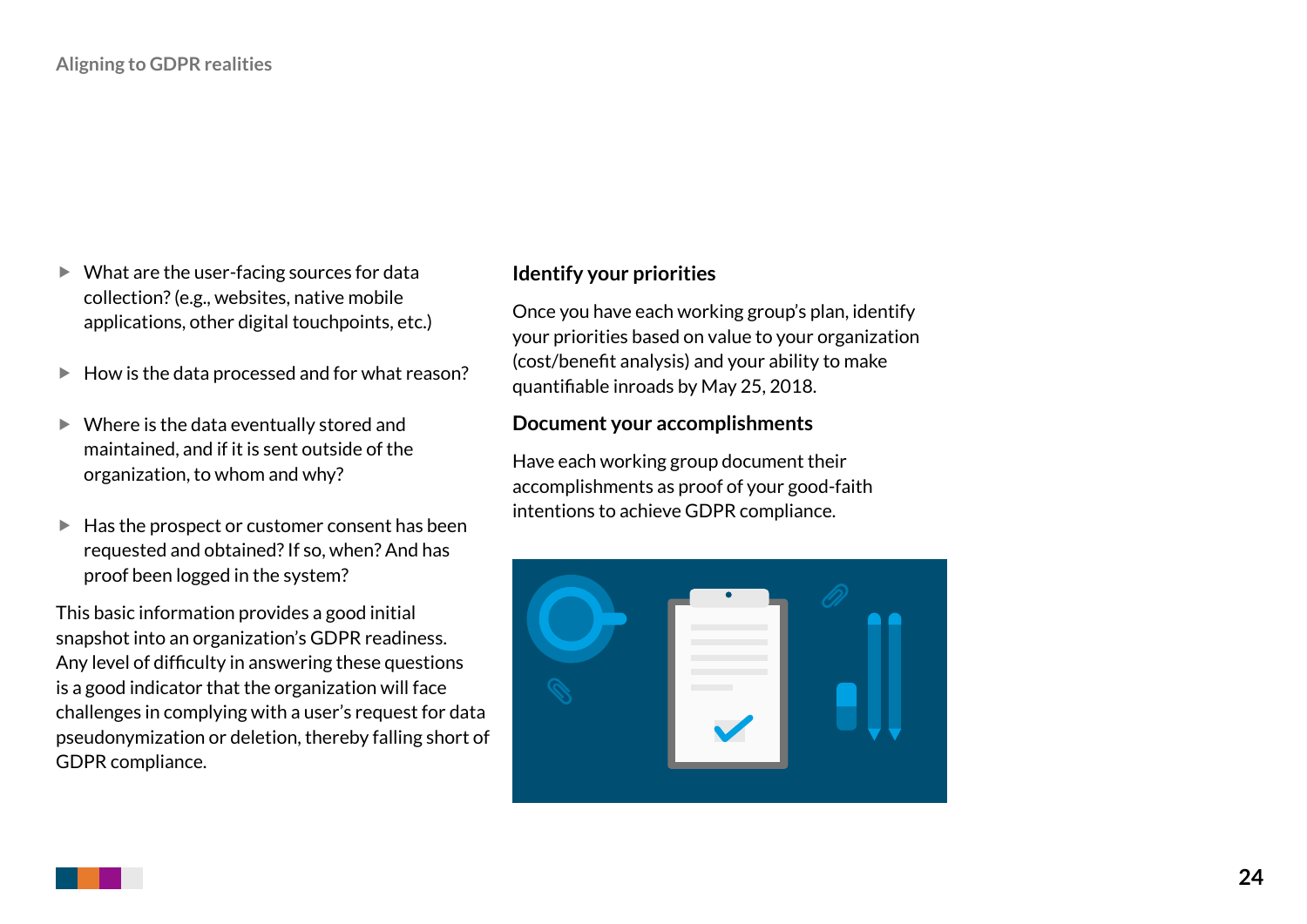Is data collected prior to May 25, 2018 exempt from GDPR?

Who should be in charge of GDPR compliance?

No, there is no grandfather clause in the GDPR. Existing data is subject to the same requirements as data you collect after May 25, 2018. Some organizations will choose to address this by asking customers to re-authorize consent based on the new standards. Others may choose to delete existing data and start over with systems that are GDPR-compliant from the outset.

There is no one specific title or position that's best suited to be in charge of GDPR compliance. In general, the ideal person is someone authorized and endorsed by the CEO or other executive leadership to spearhead GDPR compliance and to monitor and maintain compliance going forward. While the ability to negotiate and build relationships is important, unequivocal support from the C-suite is an absolute necessity.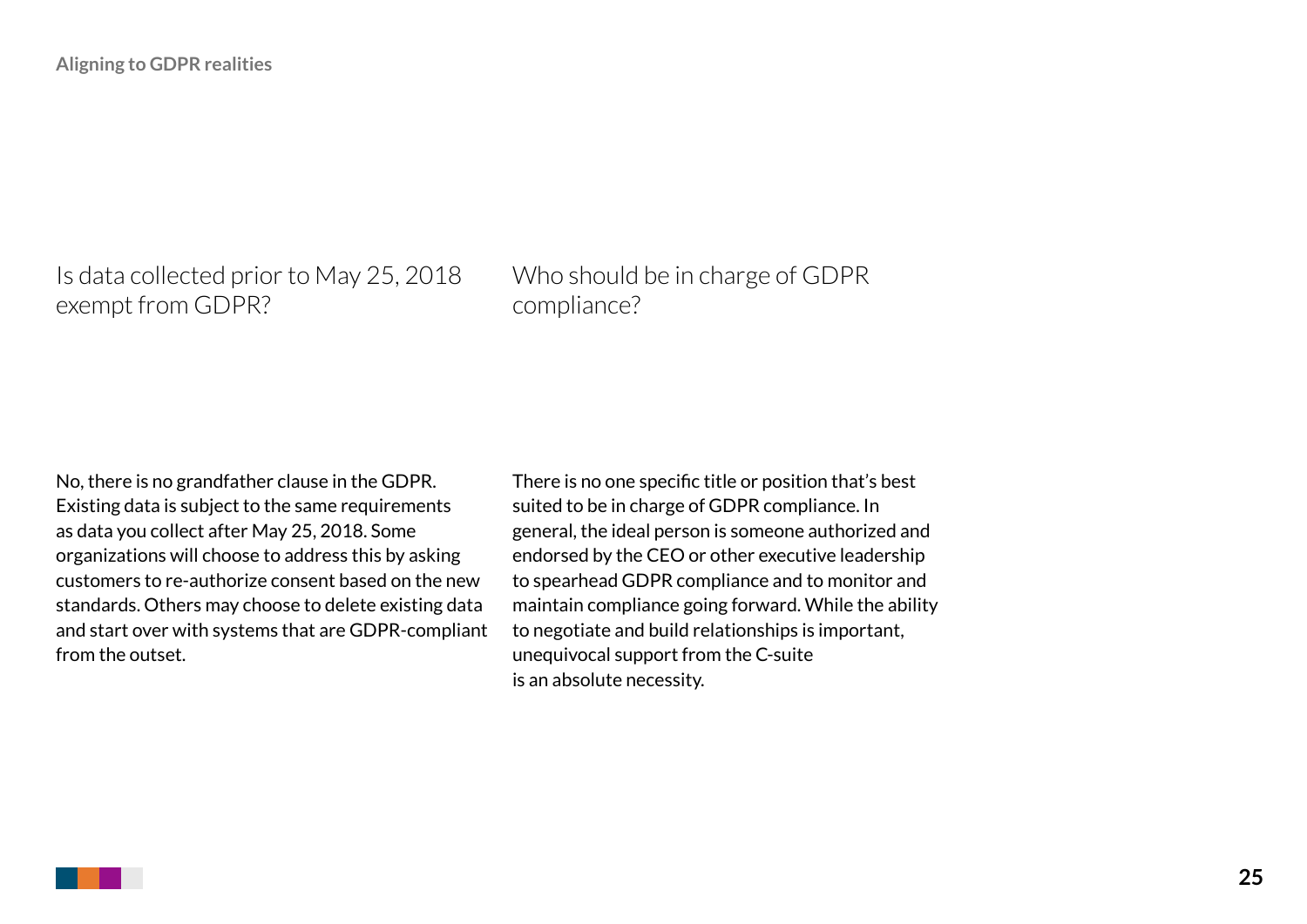Are there any tools or services we can buy to help us achieve compliance?

There is no single tool that can help you achieve 100% compliance. There are, however, tools that address various aspects — locating and categorizing unstructured personal data hidden in emails, for example. There are also tools developed for other purposes that make compliance easier. Some CRM platforms, for example, have anonymization features, meaning that they irreversibly destroy any way of reconstructing the data and connecting it to a particular individual. Some offer pseudonymization, which cloaks a person's identity so that additional information is needed to reconnect the data to the related individual.

As for other important and structural software commodities, because both client data privacy management and customer data collection are a core and transversal requirement, standardization and open source projects have been initiated by two of the most trusted communities in the software industry:

Since 2015, under the umbrella of the OASIS standardization consortium, a specific technical committee was chartered to assist organizations that currently struggle to create and deliver consistent personalized experiences across channels, markets, and systems with data privacy by design. The **[Context](https://www.oasis-open.org/committees/tc_home.php?wg_abbrev=cxs)  [Server standard](https://www.oasis-open.org/committees/tc_home.php?wg_abbrev=cxs)** (CXS) aims to simplify management, integration, and interoperability between solutions providing services like Web Content Management, CRM, Big Data, Machine Learning, Digital Marketing, and Data Management Platforms. As a mirror of this standardization initiative, the **[Apache Unomi](http://unomi.incubator.apache.org/)  [project](http://unomi.incubator.apache.org/)** provides the first open source customer data platform and acts as the implementation of the CXS standard while promoting ethical web experience management and increased user privacy controls.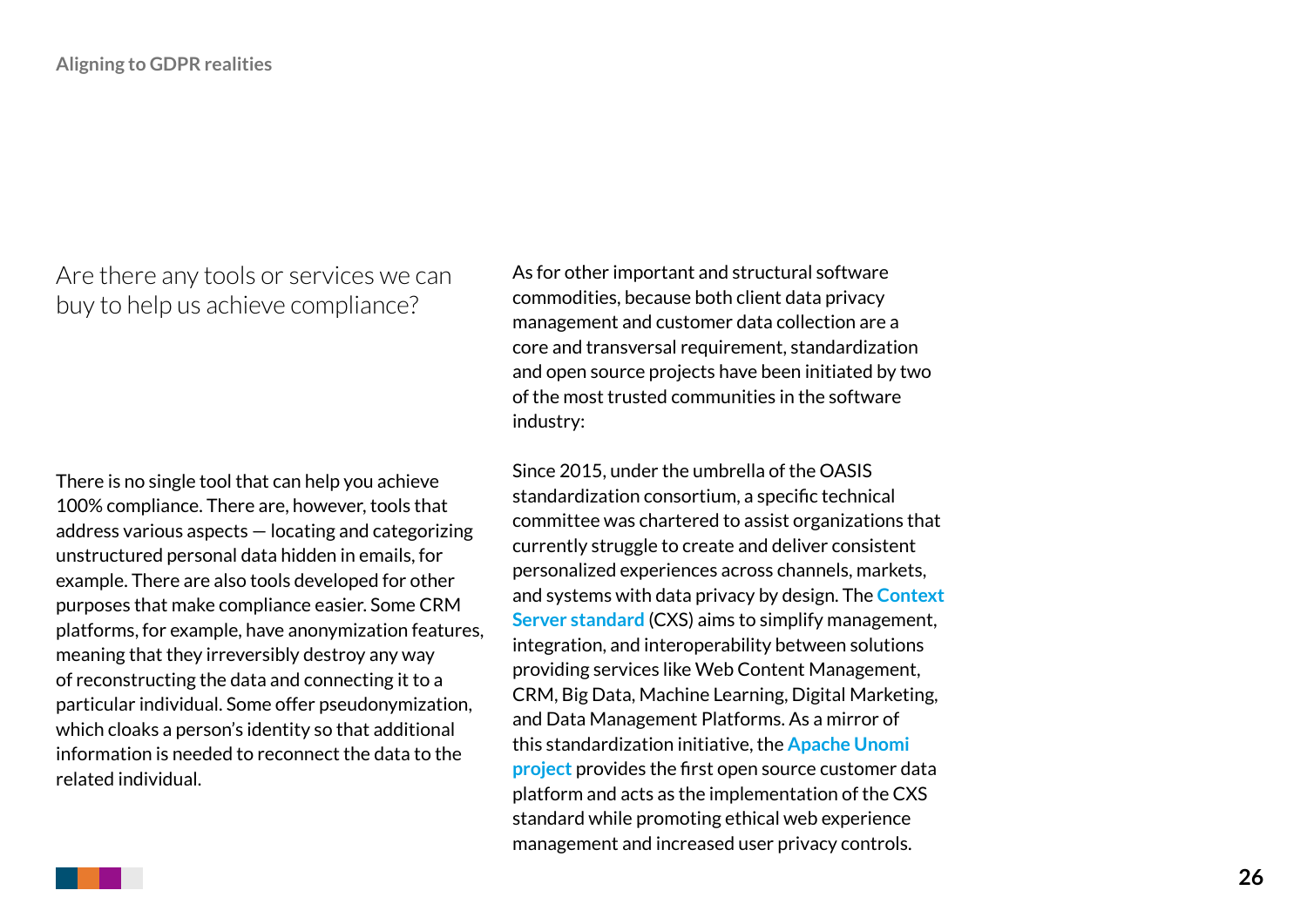Before purchasing any tool to help with an aspect of GDPR compliance, consult with your subject matter experts. Gather input on whether you have the skills you need in-house or whether it would be smarter to purchase a tool — or even outsource a specific aspect of compliance.

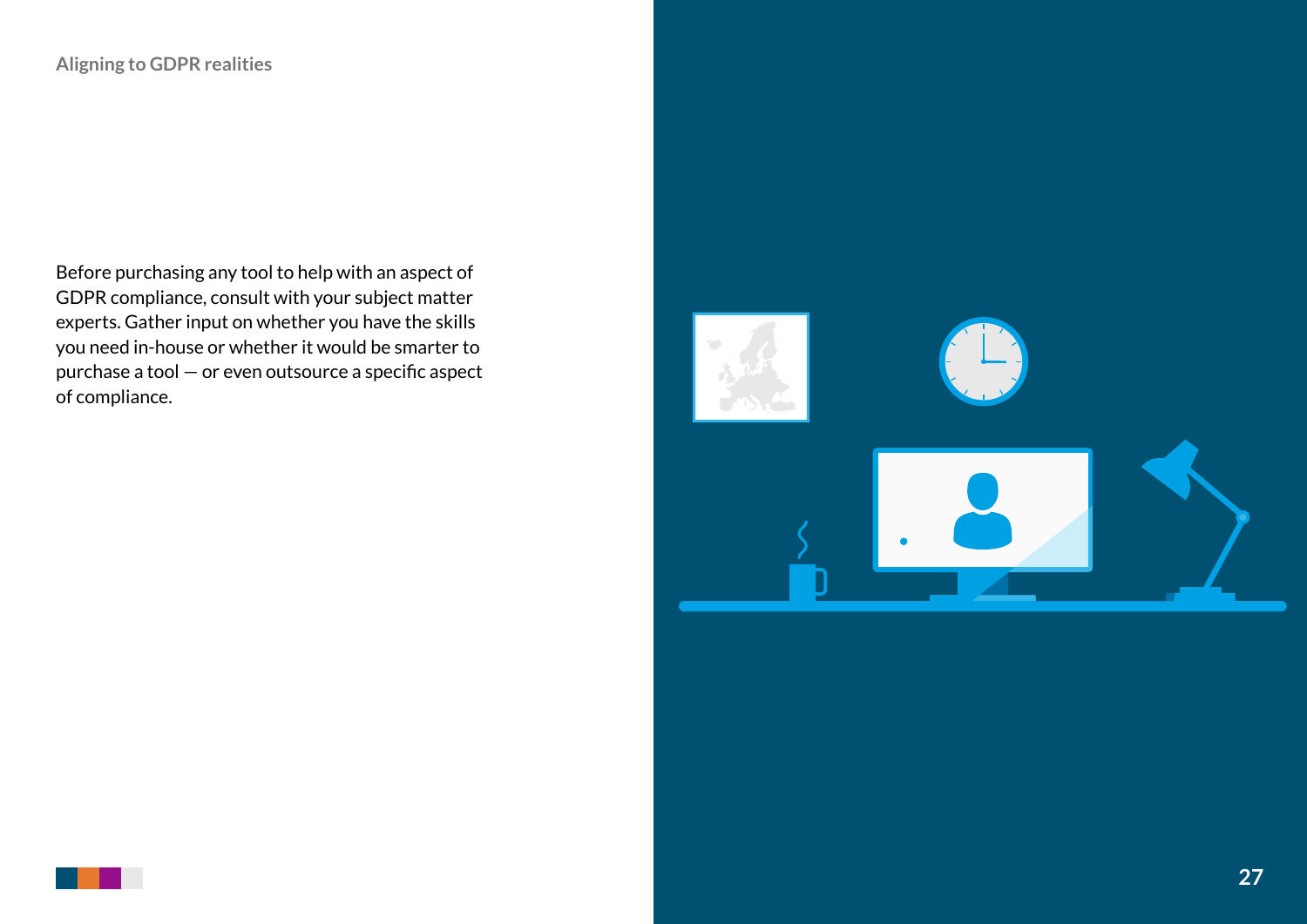

# **Your organization and GDPR after May 25, 2018**

- $\blacktriangleright$  Will there be marketing after GDPR?
- $\blacktriangleright$  Evolving to privacy by design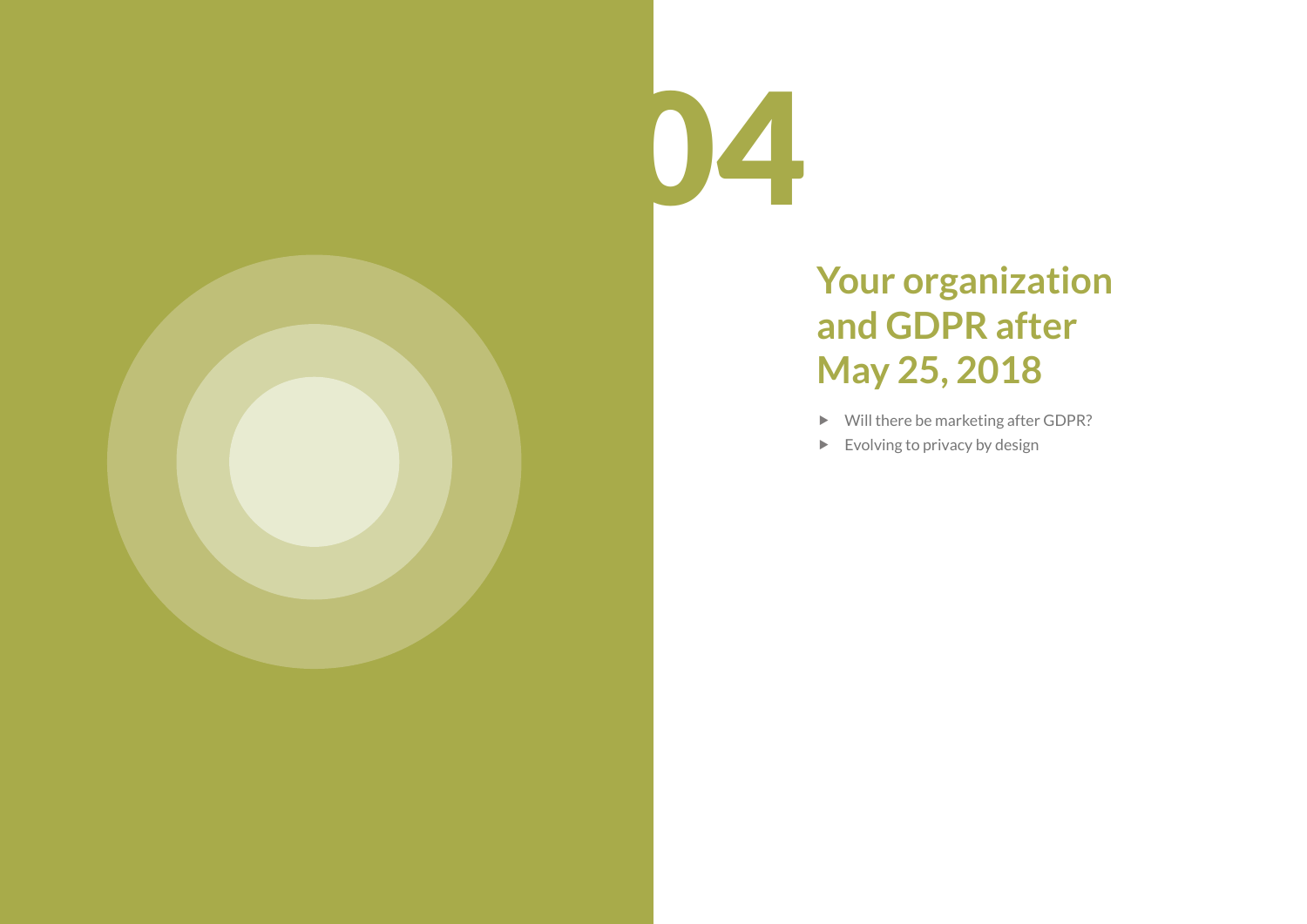### Will there be marketing after GDPR?

Yes, there will always be marketing. It is possible to have client privacy coexist with powerful digital marketing systems. But the GDPR will significantly change the way many marketers do business, especially when it comes to using consumer data to deliver marketing content.

Data has transformed the world of marketing, enabling organizations to target their customers with an extraordinary level of of granularity and accuracy. From purchased databases to tracking a particular consumer's website behavior, data has been plentiful and easy to obtain.

The GDPR, however, will significantly restrict marketers' access to the data they've relied on for the last several years. For one thing, marketers will be able to collect only as much data as is necessary and relevant for the activity in question.

They won't be able to request information on household income, for example, from a user who just wants to sign up for a newsletter.

In addition, it's been a common practice among marketers to collect email addresses for purposes like downloading a white paper and to then continue using those addresses to send marketing emails. Under the GDPR, that will no longer be allowed. Any data that's collected can be used for that purpose only unless the consumer gives explicit consent for it to be used for additional purposes.

The end result is that marketers will have to earn the right to communicate with consumers. Marketers are used to having to compete for attention; now they'll have to compete just for the right to have their content show up in a consumer's inbox. In the long run, that should raise the bar for quality content globally.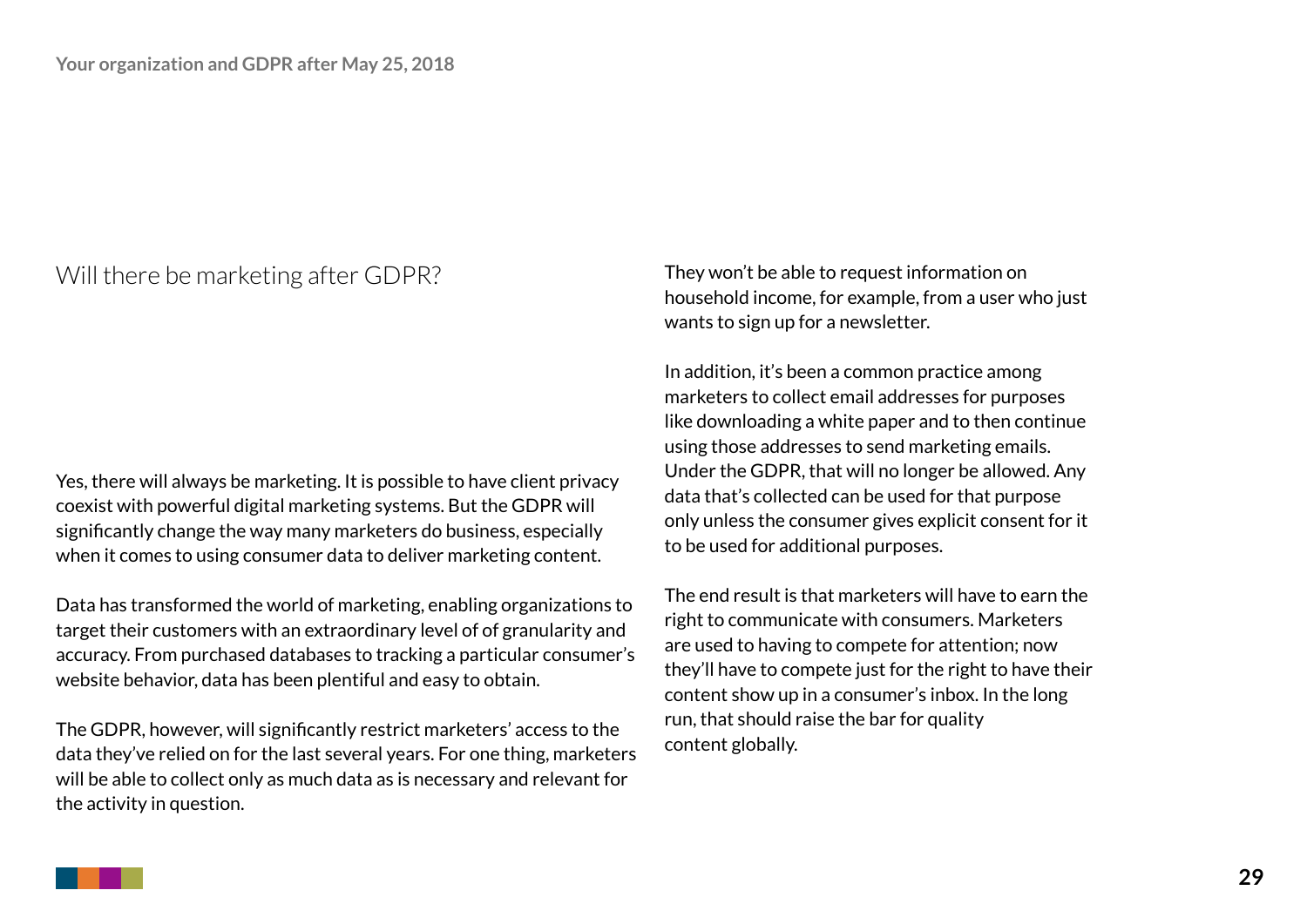### Evolving to privacy by design

While GDPR is currently on everyone's radar due to the impending deadline, it's really only one component of a larger strategy around customer engagement and client intimacy every company should focus on with the help of digital tools. It is possible to develop and sustain a customer relationship in alignment with GDPR, as long as your organization adopts a "customer privacy first" mentality.

To that end, being compliant is necessary, but not sufficient, for achieving a more effective business strategy. GDPR compliance is a way to accelerate the transformation a company has to make if they want to be customer-centric organization, which is a mandatory move at a digital age.

That's the opportunity behind the digital transformation and related personalization of the client relationship.

It's not about the feature (eg: a consent manager within your marketing automation software) but about what you can achieve with it: better customer relationships with trust and transparency.

This transparency would lead to increase the quality level of the data you collect from your customers because:

- $\blacktriangleright$  They will understand why you need it and hopefully see the value
- $\blacktriangleright$  You're giving them a way to control their data through anonymization, export, or deletion, reassuring them that, at any point in time, they can modify their consent

And a better data quality means better personalization, leading to a better service and/or product offering and, eventually, greater revenue.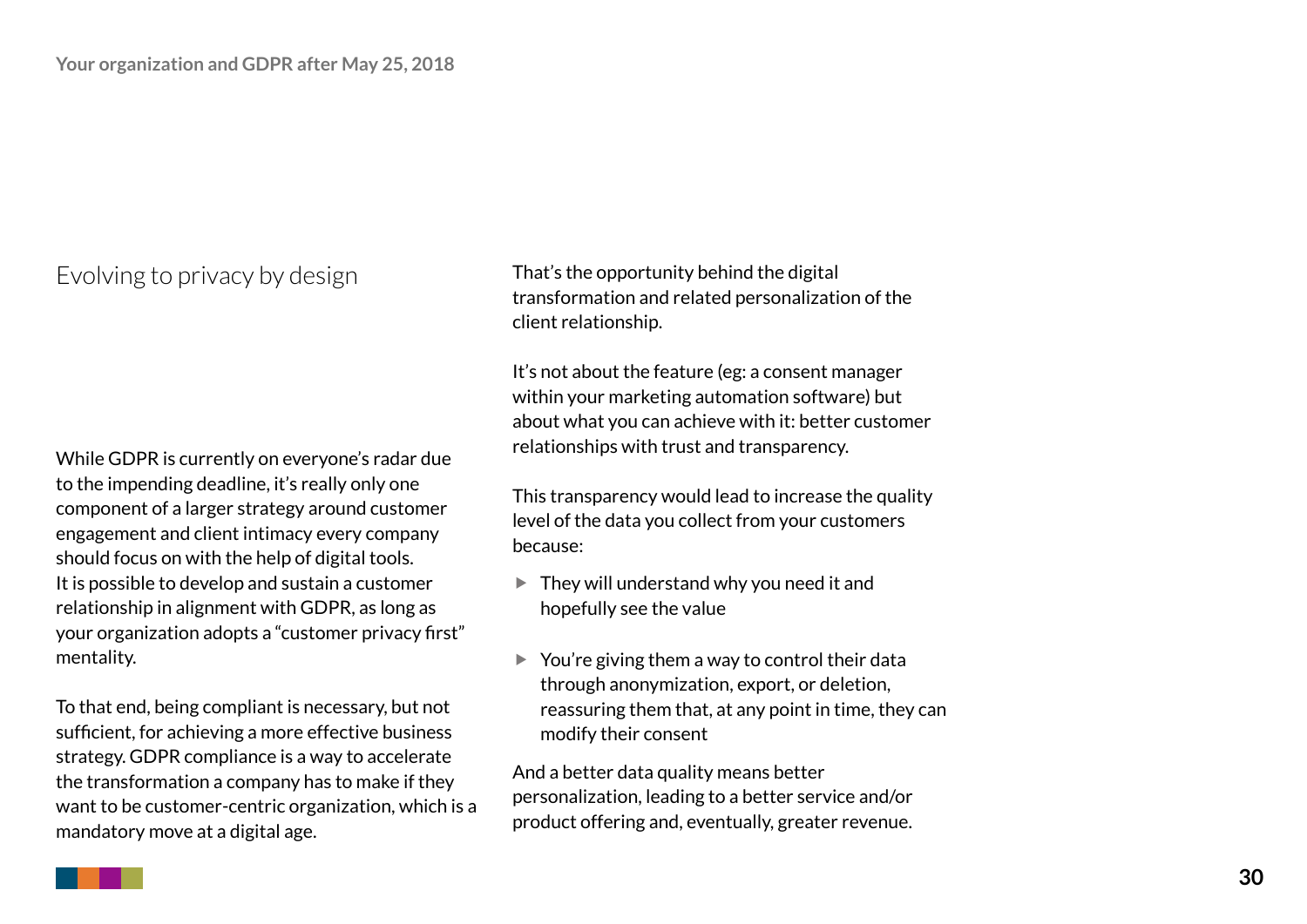Thus, as you see, it's not just about being GDPR compliant.

Within your company, if you push for GDPR compliance without perspective, you will fail because of the lack of alignment through your organization. But if you push a message such as: "*We are about to build a better digital customer relationship by strengthening the trust they have with us thanks to the way we collect data and use it for personalization, thus achieving a better service and eventually increasing our sales*", then it's a different story.

It frames GDPR compliance **as a consequence** but not **as the main goal.**

It's one of the reasons why such a project cannot be solely led by the head of Legal or IT but, as with any other major company transformation, should involve all leadership.

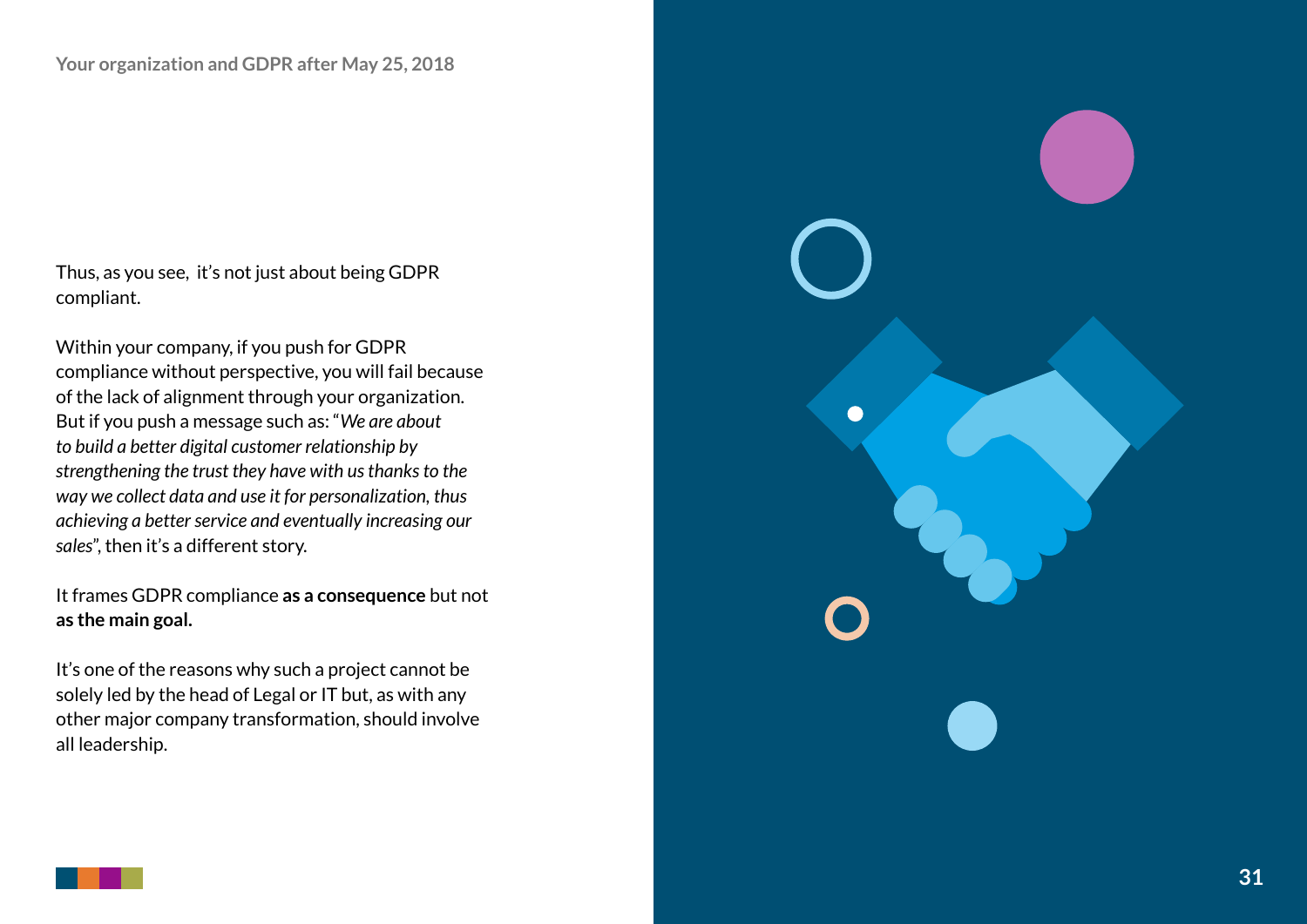### **Conclusion**

May 25, 2018, is approaching quickly. While it appears that many organizations won't meet the deadline, it's important to make as much progress as you can by that date so that you can demonstrate your good-faith efforts to regulatory bodies.

In the long term, however, the GDPR is much more than a date on the calendar. It's not something you do once, file away in a drawer, and never think about again. Instead, it introduces a fundamental shift in the way businesses use personal data, one that will forever change common marketing activities.

It's safe to say that many thought leaders are already busy adapting marketing best practices to this new reality. So, in addition to achieving compliance, it's important to look beyond the deadline and to start figuring out how your organization can accomplish its marketing goals in this new reality and most importantly gets major benefits from it as another way to strengthen a client centric approach of your business.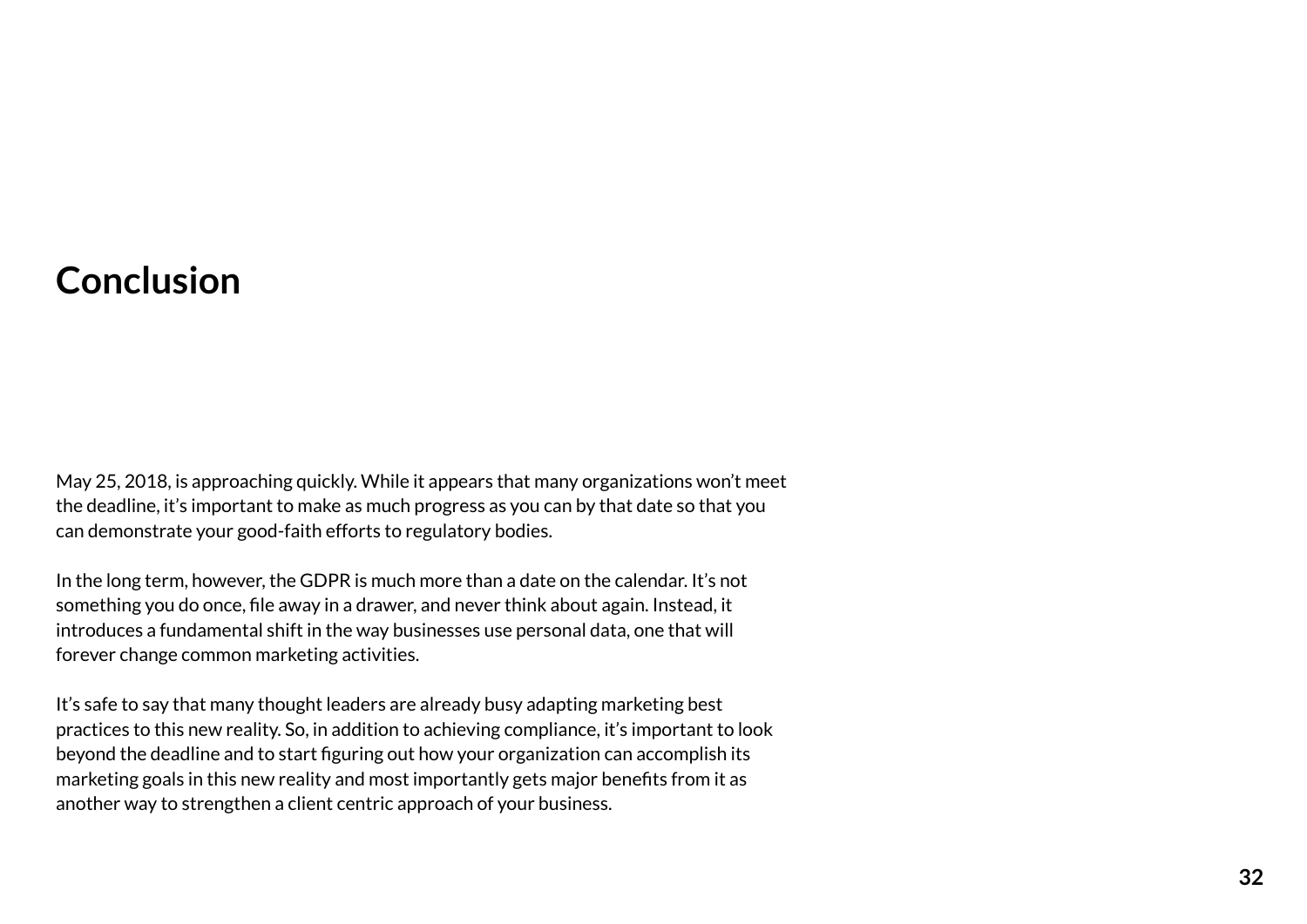### **Resources**

- ▶ The official source: **[https://ec.europa.eu/info/](https://ec.europa.eu/info/strategy/justice-and-fundamental-rights/data-protection/data-protection-eu_en) [strategy/justice-and-fundamental-rights/data](https://ec.europa.eu/info/strategy/justice-and-fundamental-rights/data-protection/data-protection-eu_en)[protection/data-protection-eu\\_en](https://ec.europa.eu/info/strategy/justice-and-fundamental-rights/data-protection/data-protection-eu_en)**
- ▶ The official text: **[http://eur-lex.](http://eur-lex.europa.eu/legal-content/EN/TXT/PDF/?uri=CELEX:32016R0679&from=EN) [europa.eu/legal-content/EN/TXT/](http://eur-lex.europa.eu/legal-content/EN/TXT/PDF/?uri=CELEX:32016R0679&from=EN) [PDF/?uri=CELEX:32016R0679&from=EN](http://eur-lex.europa.eu/legal-content/EN/TXT/PDF/?uri=CELEX:32016R0679&from=EN)**
- $\blacktriangleright$  General Data Protection Regulation Guide for Processors – September 2017 edition from the CNIL (Commission Nationale de l'Informatique et des Libertés), a french public authority that aims to protect personal data, support innovation, preserve individual liberties - **[https://www.cnil.](http://eur-lex.europa.eu/legal-content/EN/TXT/PDF/?uri=CELEX:32016R0679&from=EN) [fr/en/general-data-protection-regulation-guide](http://eur-lex.europa.eu/legal-content/EN/TXT/PDF/?uri=CELEX:32016R0679&from=EN)[assist-processors](http://eur-lex.europa.eu/legal-content/EN/TXT/PDF/?uri=CELEX:32016R0679&from=EN)**
- ▶ Article 29 Working Party position and advice about consent **[http://ec.europa.eu/newsroom/](http://ec.europa.eu/newsroom/article29/item-detail.cfm?item_id=615239) [article29/item-detail.cfm?item\\_id=615239](http://ec.europa.eu/newsroom/article29/item-detail.cfm?item_id=615239)**
- ▶ **Article 29** Working Party guidelines on Automated individual decision-making and Profiling for the purposes of Regulation 2016/679: **http://ec.europa.eu/newsroom/just/ document.cfm?doc\_id=47963**
- **► [2-3 minute videos](https://www.kpodnar.com/gdpr-videos) on the key aspects of the GDPR** in plain language
- ▶ UK Information Commissioner's Office (ICO) Getting ready for the **[GDPR Checklist](https://ico.org.uk/for-organisations/resources-and-support/data-protection-self-assessment/getting-ready-for-the-gdpr/)**
- ▶ Survey of organizations from around the **globe (p.3): [https://www.helpnetsecurity.](https://www.helpnetsecurity.com/2017/07/26/gdpr-readiness/) [com/2017/07/26/gdpr-readiness/](https://www.helpnetsecurity.com/2017/07/26/gdpr-readiness/)**
- ▶ Study conducted by Varonis (p.3)[:](https://www.helpnetsecurity.com/2017/07/26/gdpr-readiness/) https:// **betanews.com/2017/12/06/organizations-notready-for-gdpr/**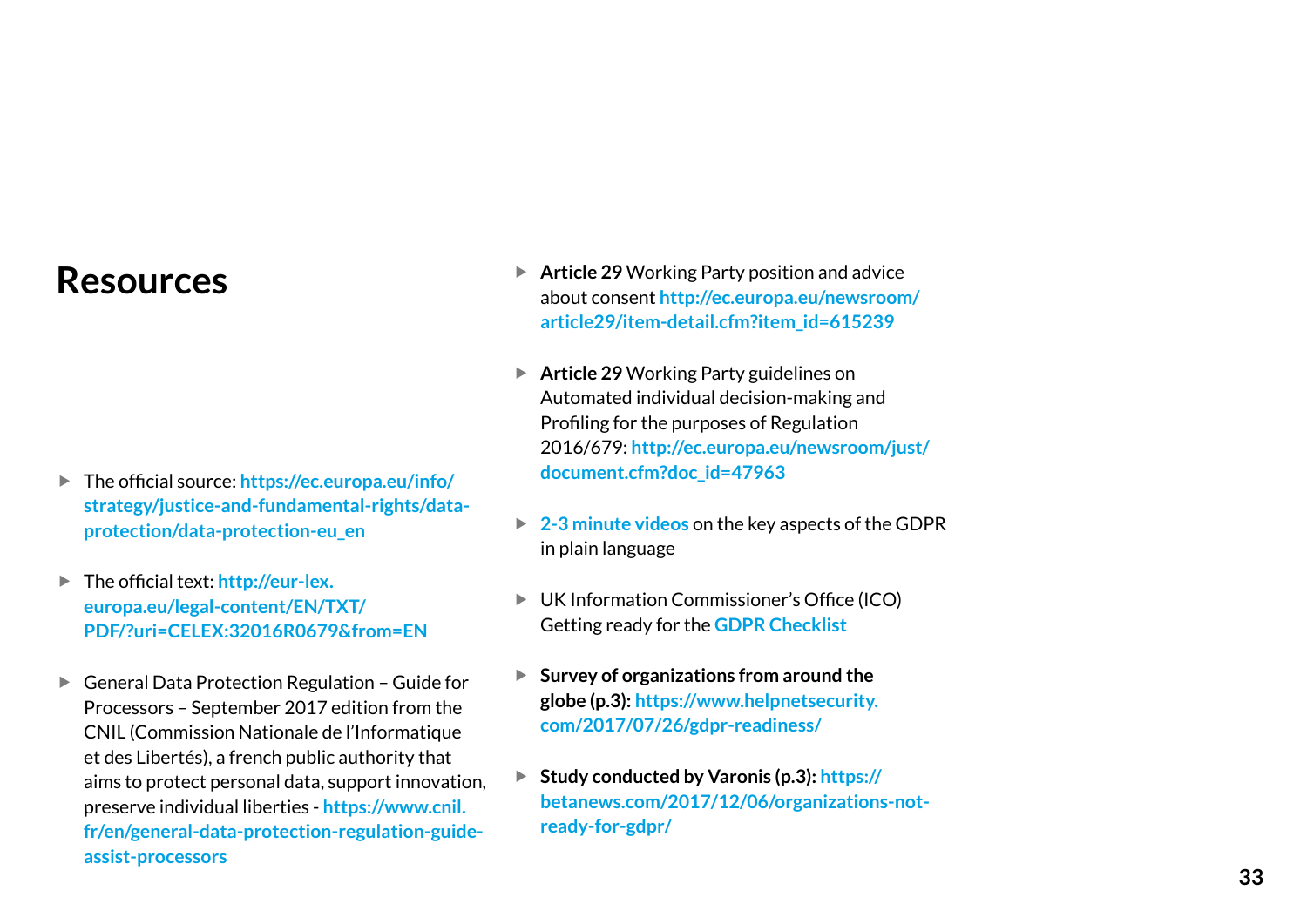- ▶ Survey conducted by TrustArc (p.3): https://iapp. **org/news/a/survey-61-percent-of-companieshave-not-started-gdpr-implementation/**
- ▶ Gartner (p.3): https://www.gartner.com/ **newsroom/id/3701117**
- f **GDPR (p.6): https://www.eugdpr.org/**
- ▶ Key changes (p.8): https://www.eugdpr.org/key**changes.html**
- ▶ Context Server standard (CXS) (p.26): https:// **www.oasis-open.org/committees/tc\_home. php?wg\_abbrev=cxs**
- ▶ Apache Unomi project (p.26): http://unomi. **incubator.apache.org/**